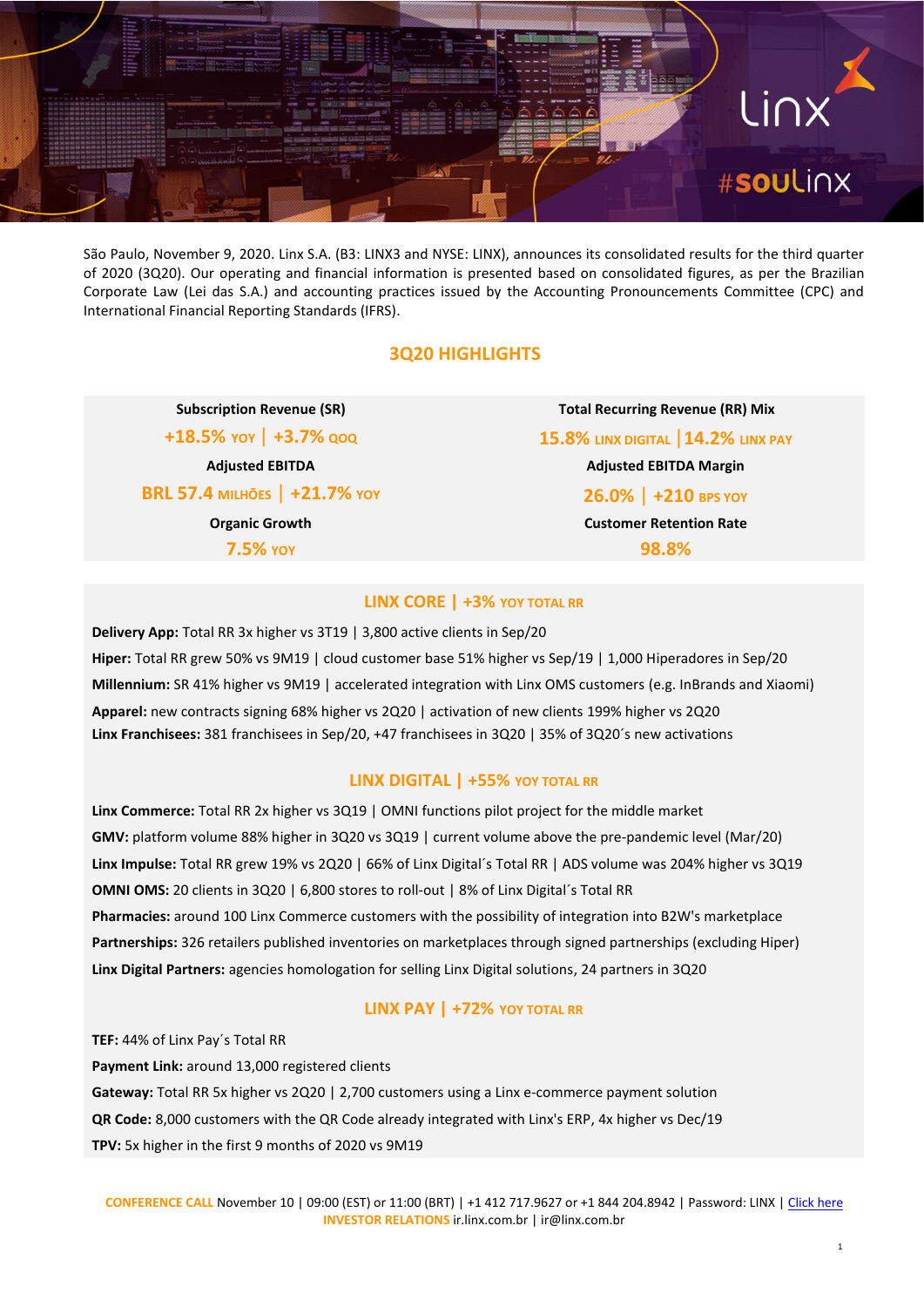## Linx #souLinx

#### **TO OUR SHAREHOLDERS**

In this third quarter, despite the various impacts of the pandemic, we followed the continuous resumption of the retail sector, reinforced by the gradual return to the opening hours of malls and stores. According to data from the IBGE's Monthly Survey of Commerce (PMC), August 2020 grew 6.1% in relation to the same month of the previous year, making it the fourth consecutive month of growth in retail since the beginning of the pandemic. E-commerce increased 47% in the first semester of 2020 in relation to the same period of the previous year, reaching a record value of BRL 38.8 billion in sales according to the Webshoppers survey by e-bit/Nielsen.

Within this context, Linx has been capturing the various market opportunities. The various partnerships with marketplaces and the increased accessibility of our e-commerce platform enabled the growth of Linx Digital, which now represents 15.8% of total recurring revenue in 3Q20. Linx Pay also expanded, accounting for 14.2% of total recurring revenue in the quarter and is already prepared for Pix's entry.

In September, we acquired CR Sistemas Ltda (Humanus), which provides HCM and payroll management software to midsize companies in different industries. The acquisition aims to strengthen the back-office solutions of our end-to-end platform considering the high intensity of labor in retail and the greater demand for people management tools.

We still have not registered material impacts on churn, due to the differentiated profile of our customer base, in addition to the low representativeness of monthly fees charged on retailers' billings. The volume of postponements in the quarter reached BRL 63 million, of which 71% have already been paid, 24% are within the maturity period and only 4% are overdue.

Our Opportunities Committee, previously called Crisis Committee, continues to monitor the impacts of COVID-19 and in addition to the various cash protection measures that have been taken since the beginning of the pandemic, it also guided the return to offices only in 2021, when the situation will be reassessed.

As an important reminder, as highlighted in the "Subsequent Events" of the Earnings Release, we have an extraordinary meeting scheduled on November 17 to deliberate on the STNE proposal to incorporate all of our shares, or alternatively authorize the continuation of interactions with Totvs.

Finally, **we reaffirm our commitment to the long term**, ensuring the safety of our team, service to customers and suppliers, and consequently, to the business.

Alberto Menache & Linx Team #**soul**inx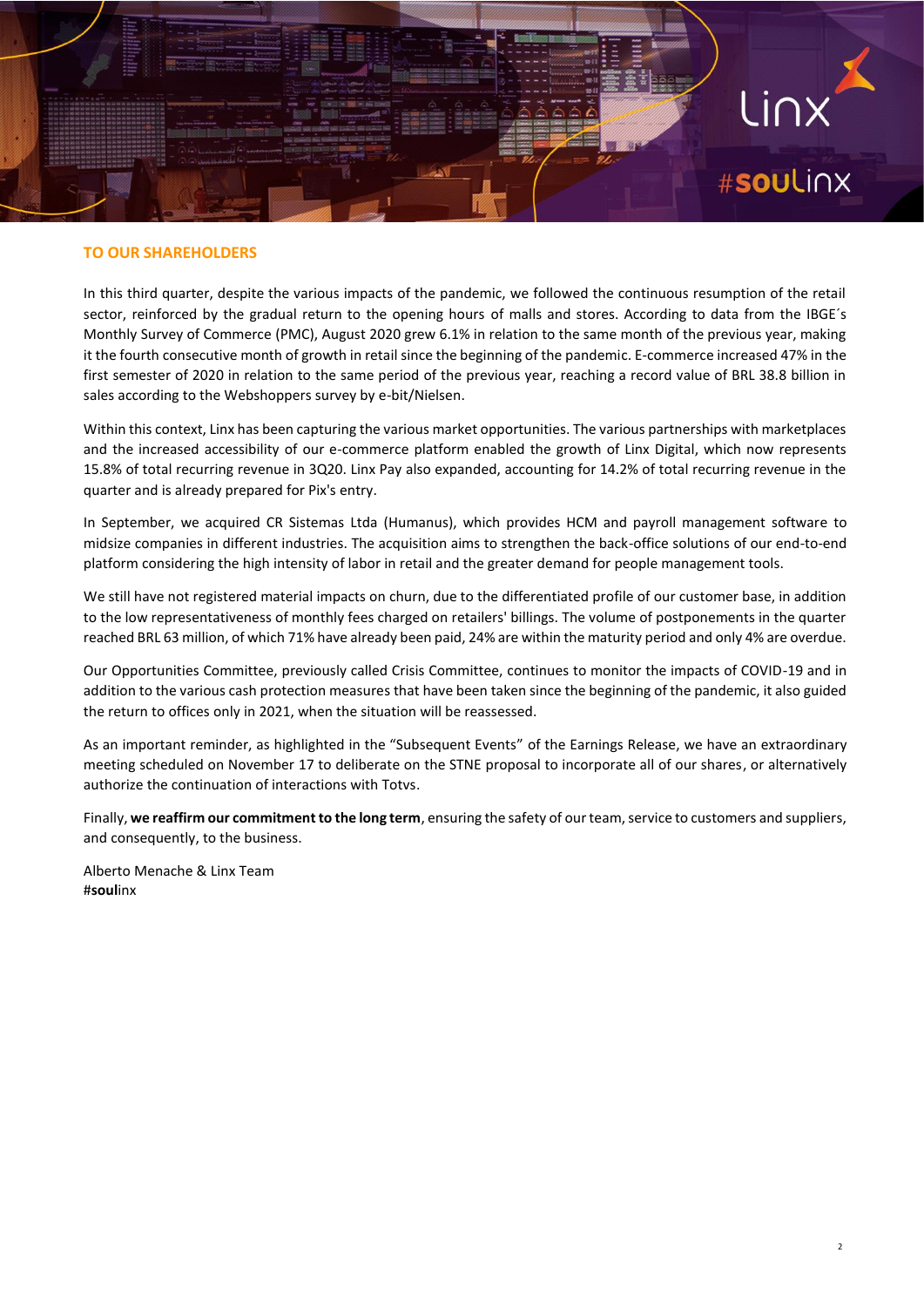#### **SUBSEQUENT EVENTS**

#### **Extraordinary General Meeting – possible business combination with STNE**

On October 2, Linx and STNE entered into the Protocol and Justification of Merger of Shares which established the terms and conditions for the merger by STNE of all Linx shares, followed by a redemption of shares, as well as the second amendment to the Agreement Association ("STNE Operation"). On the same date, an Extraordinary General Meeting was called for **November 17 at 2:00 p.m.** ("EGM"), exclusively on a virtual basis, with the following agenda:

**(1)** approval of the "Protocol and Justification of Merger of the Shares issued by Linx S.A. by STNE Participações S.A." ("Protocol and Justification"), entered into on October 2, 2020 by the administrators of the Company and of STNE, and the merger of the totality of Company issued shares by STNE Participações S.A., enrolled in the CNPJ/ME under No. 35.767.420/0001-82 ("STNE"), controlled by StoneCo Ltd., enrolled within CNPJ/ME under No. 31.752.270/0001-82 ("StoneCo") ("Merger of Shares"), pursuant to the terms and conditions set forth in the Protocol and Justification;

**(2)** approval of the waiver regarding the entering of STNE in the Novo Mercado, within the scope of the Merger of Shares, as set forth in article 46, sole paragraph, of the Rules of the Novo Mercado of B3 S.A. – Brasil, Bolsa, Balcão;

**(3)** approval of the waiver of public offering of acquisition of shares issued by the Company set forth in article 43 of the Bylaws, within the scope of the proposed corporate reorganization set forth within the Protocol and Justification;

**(4)** with due regard to the provisions of the Association and Other Covenants Agreement entered into with STNE on August 11, 2020, as amended on September 1, 2020 and October 2, 2020, in case any of the matters previously resolved, related to the proposal of Merger of Shares involving STNE, is not approved in the date of the EGM, authorize the Company's administration to resume interactions with Totvs, if the effectiveness term of Totvs' proposal of business combination with the Company is extended.

The resolutions proposals described in items (1) through (3) of the agenda indicated above are legally interdependent resolutions, being assumed that any of those resolutions over such items will not have effectiveness, individually, in case the remaining resolutions also do not. In this sense, in case the EGM rejects any of the matters of such items, or if the necessary corporate approvals are not obtained, or if the conditions precedent set forth in the Protocol are not satisfied, then the matters eventually approved in the EGM related to this item shall not produce effects.

Considering the interdependence among the matters of the agenda, in case the quorum for instatement in first calling provided for in article 135 of Corporations Law is not reached: (i) the EGM will not be instated; and (ii) the Company's administration will take the appropriate measures to for a second calling of the EGM, with the same agenda, respecting the applicable deadlines.

The documents cited and referring to the EGM can be accessed through the following links: Merger Protocol of [Incorporation and Justification and Second Amendment to the Association Agreement,](https://api.mziq.com/mzfilemanager/v2/d/0f096bac-7f76-4ace-96d0-af7eab4e55a5/c428ef7a-77f0-93f6-360e-93c25c96b851?origin=1) [Call Notice,](https://api.mziq.com/mzfilemanager/v2/d/0f096bac-7f76-4ace-96d0-af7eab4e55a5/91952d7a-2699-0ad6-5a31-4bf35ffb28e0?origin=1) [Management Proposal,](https://api.mziq.com/mzfilemanager/v2/d/0f096bac-7f76-4ace-96d0-af7eab4e55a5/11e312a0-e779-43d4-2682-a6fc63714ef5?origin=1) [Participation Manual](https://api.mziq.com/mzfilemanager/v2/d/0f096bac-7f76-4ace-96d0-af7eab4e55a5/91e79dd6-01a8-2a34-8311-46ec8e5ac631?origin=1) and [Distance Voting Ballot.](https://api.mziq.com/mzfilemanager/v2/d/0f096bac-7f76-4ace-96d0-af7eab4e55a5/b661f410-74a6-2425-8d56-776720c4a9e9?origin=1)

As described in the Participation Manual, shareholders who wish to participate in the EGM through the electronic system must access, **until November 15**, the [preregistration link.](https://plataforma.alfm.adv.br/ALFM/acionista.wpconsentimento.aspx?CtxW0jdnQS4JAgUx1hIBxU4oe3NwOWxzX/pHXJpYt2rJuL6hNpAkhuK4YT1rspMn.) To register, shareholders must provide the requested information and upload the necessary documentation for their qualification.

As also described in the Participation Manual, shareholders can also vote by sending the Remote Voting Ballot, which must be validly received by the Company, custodian agents or Linx's custodian bank up to **seven days before the EGM**.

On October 1, Linx Board of Directors, represented by its independent directors, expressed itself in favor of STNE Operation and recommended its submission to the Company's shareholders. On October 28, the Board of Directors, represented by its independent directors, maintained its favorable opinion on STNE Operation.

**JINX** 

#soulinx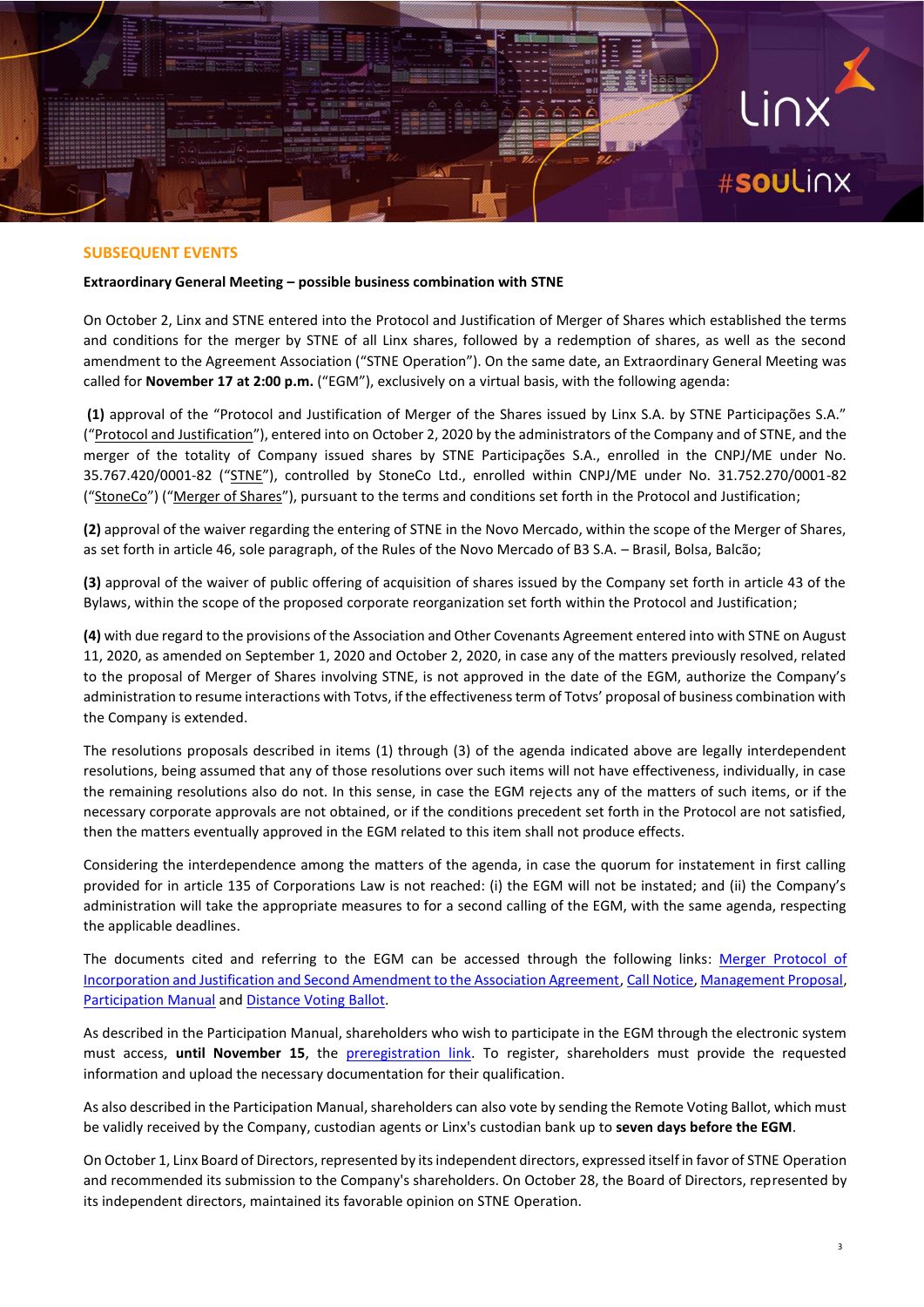

It is important to mention that, at the request of independent directors and according to th[e Material Fact](https://api.mziq.com/mzfilemanager/v2/d/0f096bac-7f76-4ace-96d0-af7eab4e55a5/bf79f9d2-d7d4-04cc-b58b-455d0c006afd?origin=1) of October 29, STNE waived the BRL 112.5 million fine in case the proposal was not approved in the EGM and increased the cash portion by BRL 0.50 per Linx share to be paid in exchange for the redemption of the New STNE Shares, which is now BRL 32.06 per share. Said price increase is subject to the approval of the merger of Linx shares by STNE into the AGE on November 17, 2020.

#### **Totvs Proposal**

On October 21, Linx disclosed a material fact informing the market that it became aware of the extension of the validity of the Totvs Proposal for business combination until December 31, 2020. As mentioned above, on October 28, the Board of Directors, represented by its independent directors, together with the Fiscal Council and the Audit Committee, evaluated the new terms of the Totvs proposal prepared by the Independent Committee and maintained its favorable opinion to the STNE Proposal.

4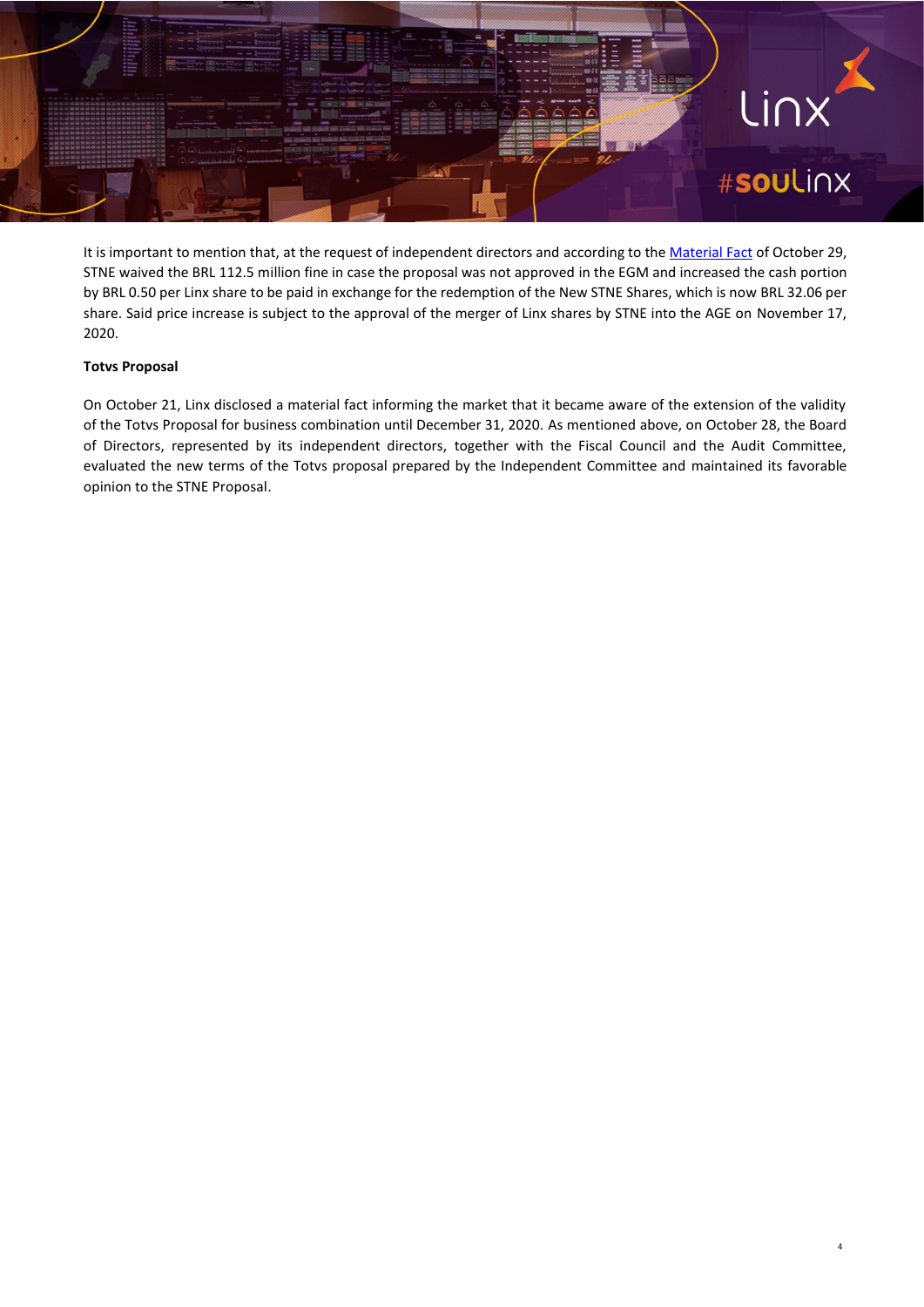

#### **OPERATING AND FINANCIAL RESULTS**

#### **OPERATING PERFORMANCE**

At the end of 3Q20, Linx achieved a **customer retention rate** of 98.8%, in line with the previous quarter despite the COVID-19 scenario.

Linx's **largest customer** represented 1.1% of recurring revenue in the quarter. For the first time in the history of the Company, this position was held by a retailer in the Gas Stations vertical. In addition, the **100 largest customers** represented 25.3% of recurring revenue in 3Q20. The high customer retention rate and the low concentration of customers reflect our broad, diversified and loyal customer base.

#### **OPERATING REVENUES**

| <b>BRL '000</b>                 | 3Q20      | 3Q19      | YoY      | 2Q20      | QoQ      | 9M20      | 9M19      | Δ%       |
|---------------------------------|-----------|-----------|----------|-----------|----------|-----------|-----------|----------|
| <b>Total recurring revenue</b>  | 219,789   | 190,562   | 15.3%    | 213,130   | 3.1%     | 635,095   | 559,278   | 13.6%    |
| Subscription revenue            | 215,520   | 181,872   | 18.5%    | 207,801   | 3.7%     | 619,605   | 529,888   | 16.9%    |
| Royalties                       | 4,269     | 8,690     | $-50.9%$ | 5,330     | $-19.9%$ | 15,490    | 29,390    | $-47.3%$ |
| Consulting service revenue      | 33,078    | 36,542    | $-9.5%$  | 33,163    | $-0.3%$  | 101,722   | 89,312    | 13.9%    |
| <b>Gross Operating Revenues</b> | 252,867   | 227,104   | 11.3%    | 246,294   | 2.7%     | 736,817   | 648,590   | 13.6%    |
| Sales taxes <sup>1</sup>        | (25, 565) | (23, 154) | 10.4%    | (24, 468) | 4.5%     | (73, 776) | (64, 783) | 13.9%    |
| Cancellations and rebates       | (6, 328)  | (7,048)   | $-10.2%$ | (8, 374)  | $-24.4%$ | (20,085)  | (17, 449) | 15.1%    |
| <b>Net Operating Revenues</b>   | 220.974   | 196,902   | 12.2%    | 213.451   | 3.5%     | 642,956   | 566,358   | 13.5%    |

1- Includes Social integration program – PIS, Social security financing contribution – COFINS, Service tax – ISS, INSS and others.

**Subscription revenue** reached BRL 215.5 million in 3Q20, representing 85% of gross operating revenue, +18.5% vs 3Q19 and +3.7% vs 2Q20, despite the continuous effects of COVID-19. These increases demonstrate the resilience of the business model based on recurring revenue (SaaS), in addition to the importance of offering an end-to-end platform that guarantees multiple entry points for Linx solutions, something that was intensified with the acceleration of the digital transformation process for retailers since March this year. We highlight that more than 60% of recurring revenue comes from offers entirely in the cloud. The fastest growing offers are: Linx Impulse, Linx Commerce and Linx Pay (acquiring).

In 3Q20, the **organic growth** of subscription revenue was 7.5%. The acceleration compared to the 3.2% growth registered in 2Q20 is mainly explained by the continuous acceleration of the digital transformation process that increased the adhesion to Linx's end-to-end platform solutions even in a more challenging economic scenario since March 2020.

**Royalties revenue** reached BRL 4.3 million in 3Q20, -50.9% vs 3Q19 and -19.9% vs 2Q20. As in previous quarters, these declines reflect the increased contribution of SaaS offers to the Company's new sales. In the quarter, the biggest impacts were on the verticals of Gas Stations and Apparel. It is important to note that the new SaaS offers, which generate subscription revenue and are based on the cloud, do not charge royalties, mostly.

In 3Q20, **total recurring revenue** reached BRL 219.8 million, +15.3% vs 3Q19 and +3.1% vs 2Q20. In the quarter, Linx Core represented 70.0% of total recurring revenue, while Linx Digital and Linx Pay Hub reached 15.8% and 14.2%, respectively. The positive variations compared to 2Q20 are explained by the continuous demand for solutions that in many cases guaranteed the continuity of operations of different retailer profiles in the context of COVID-19.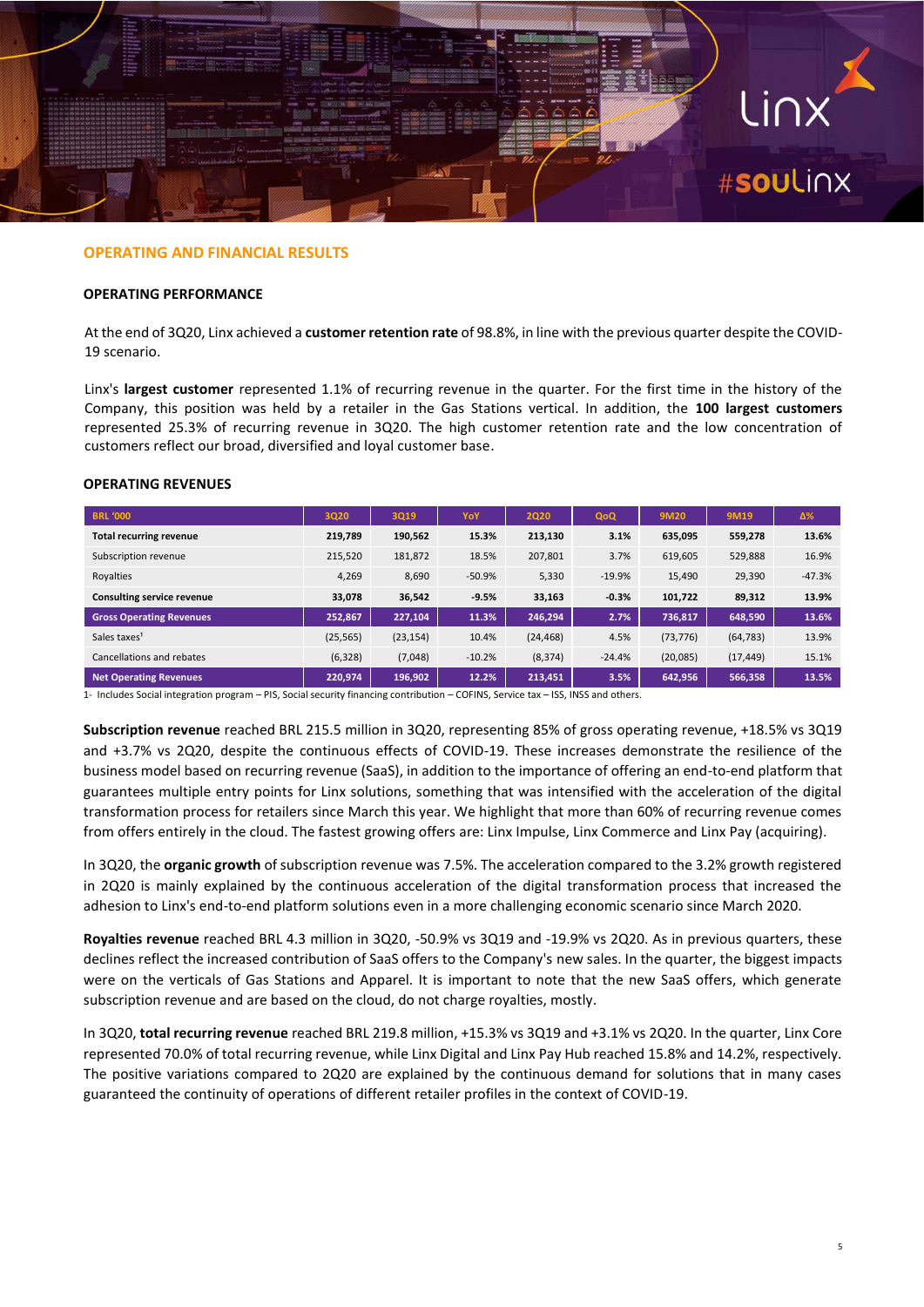

#### **Total Recurring Revenue Mix**



**Consulting service revenue** reached BRL 33.1 million in 3Q20, -9.5% vs 3Q19, reflecting the lower volume and size of implementation projects with a more challenging scenario for retailers. In relation to 2Q20, service revenue remained practically stable with the greater demand for solutions with accelerated implementation aiming to contribute to the continuity of retailers' operations in the current context.

**Deferred short and long-term revenues** on the balance sheet (service revenue already billed, but not recognized, given that the service has not yet been provided) totaled BRL 29.8 million at the end of 3Q20. In the following months, as the services are provided, these revenues will be duly recognized.

| <b>BRL '000</b>                                                           | 3Q20      | 3Q19      | YoY        | <b>2Q20</b> | QoQ       | 9M20       | 9M19       | $\Delta\%$ |
|---------------------------------------------------------------------------|-----------|-----------|------------|-------------|-----------|------------|------------|------------|
| <b>Net Operating Revenues</b>                                             | 220,974   | 196,902   | 12.2%      | 213,451     | 3.5%      | 642,956    | 566,358    | 13.5%      |
| Cost of services provided                                                 | (54, 377) | (55, 304) | $-1.7%$    | (51,094)    | 6.4%      | (163, 430) | (151, 266) | 8.0%       |
| % NOR                                                                     | 24.6%     | 28.1%     | $-350$ bps | 23.9%       | 70 bps    | 25.4%      | 26.7%      | $-130$ bps |
| General and administrative expenses<br>(ex-depreciation and amortization) | (49, 787) | (30, 313) | 64.2%      | (44, 377)   | 12.2%     | (138, 179) | (100, 840) | 37.0%      |
| % NOR                                                                     | 22.5%     | 15.4%     | $710$ bps  | 20.8%       | $170$ bps | 21.5%      | 17.8%      | 370 bps    |
| Depreciation and amortization                                             | (43, 894) | (30, 545) | 43.7%      | (38, 917)   | 12.8%     | (119, 173) | (86, 483)  | 37.8%      |
| % NOR                                                                     | 19.9%     | 15.5%     | 440 bps    | 18.2%       | $160$ bps | 18.5%      | 15.3%      | 330 bps    |
| Selling expenses                                                          | (40, 254) | (36,918)  | 9.0%       | (39,088)    | 3.0%      | (116,039)  | (108, 324) | 7.1%       |
| % NOR                                                                     | 18.2%     | 18.7%     | $-50$ bps  | 18.3%       | $-10$ bps | 18.0%      | 19.1%      | $-110$ bps |
| Research and development                                                  | (26, 655) | (25, 532) | 4.4%       | (25, 143)   | 6.0%      | (81, 350)  | (64, 017)  | 27.1%      |
| % NOR                                                                     | 12.1%     | 13.0%     | $-90$ bps  | 11.8%       | 30 bps    | 12.7%      | 11.3%      | $130$ bps  |
| Other operating revenues (expenses)                                       | (5, 266)  | (8, 718)  | $-39.6%$   | (4, 260)    | 23.6%     | (12, 490)  | 3,892      | n.a.       |
| % NOR                                                                     | 2.4%      | 4.4%      | 200 bps    | 2.0%        | 40 bps    | 1.9%       | 0.7%       | $-260$ bps |

#### **OPERATING EXPENSES**

Note: We highlight the account "Depreciation and amortization" (BRL 16,086 thousand), making the "Cost of services provided" to be presented as BRL 54,377 thousand in 3Q20 (BRL 70,463 thousand less BRL 16,086 thousand). The same concept was applied in the other compared quarters.

The **cost of services provided** reached BRL 54.4 million in 3Q20, -350 bps as a percentage of NOR vs 3Q19. This evolution is mainly explained by the cash preservation measures adopted since the second half of March in the face of the COVID-19 scenario. Among the measures, we highlight: (i) union agreements for the temporary suspension of payment of certain benefits; and (ii) reduction in travel and accommodation expenses. In comparison with 2Q20, the cost of services provided increased 70 bps, higher as a percentage of NOR due to: (i) higher advertising costs linked to Linx Impulse; and (ii) higher volume of implementation carried out by Linx franchisees, also responsible for 35% of new activations in the quarter. The highest concentration of implementation in the quarter was in the Food, Apparel and Gas Station verticals. As a result, gross margin was 75.4% in 3Q20, +350 bps vs 3Q19 and -70 bps vs 2Q20.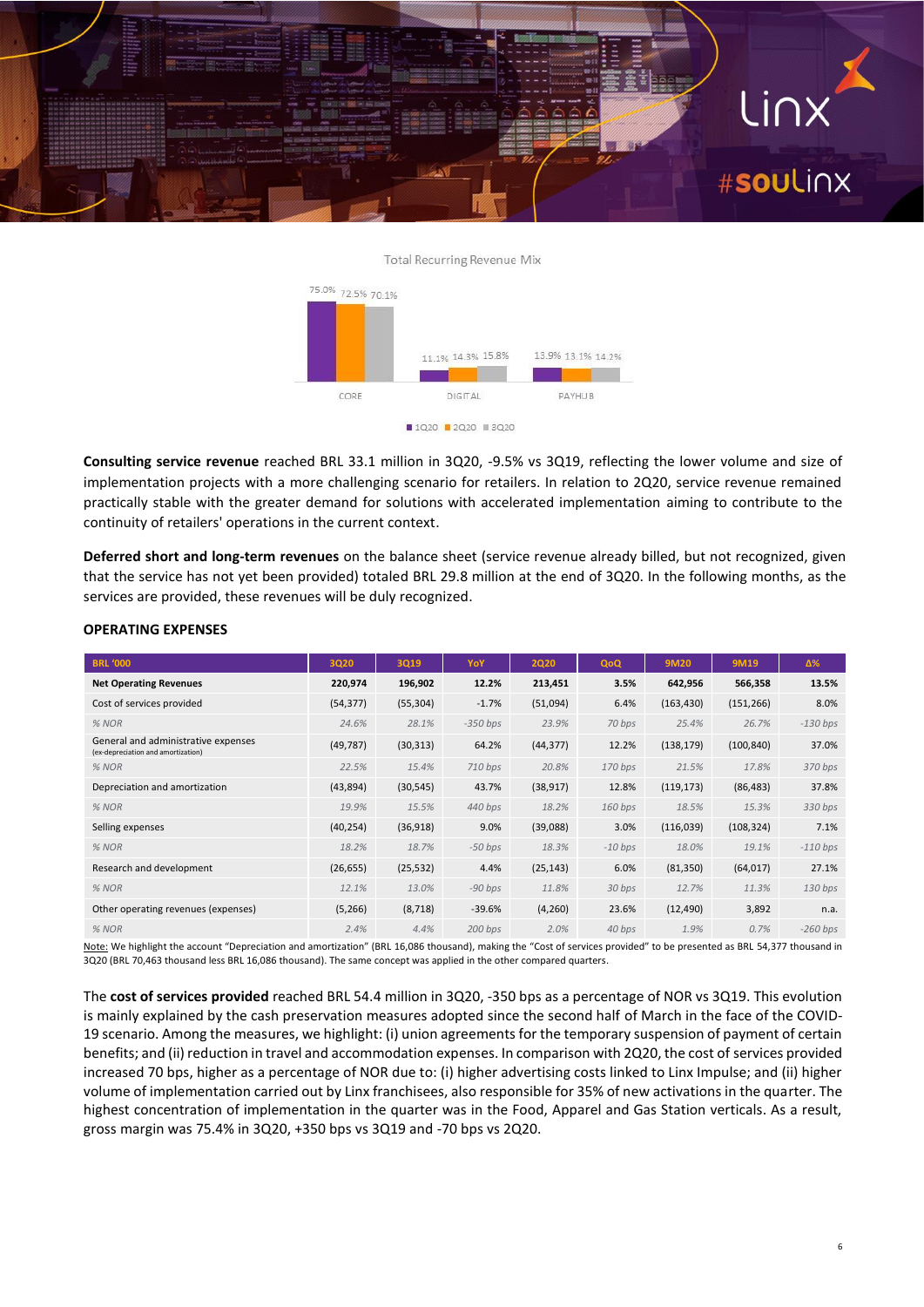## #**sou**Linx

.inx

**General and administrative expenses** (ex-depreciation and amortization) increased by 710 bps and 170 bps as a percentage of NOR compared to 3Q19 and 2Q20, respectively, mainly due to: (i) non-recurring expenses as a result of STNE's proposal by Linx in Aug/20; (ii) consolidation of Humanus' costs, acquired in 3Q20, in addition to PingPag and Neemo, both acquired in 1Q20, and SetaDigital and Millennium, acquired in 4Q19 and 3Q19, respectively; and (iii) expenses related to the SOX rules adaptation project to be concluded in December 2020. Additionally, the annual comparison is impacted by the reversal of management's provision of long-term incentives.

**Depreciation and amortization** expenses increased by 440 bps and 160 bps as a percentage of NOR vs 3Q19 and 2Q20, respectively. These developments occurred mainly due to the effects of the adoption of IFRS16 with the increased use of the public cloud, in addition to the greater amortization of intangible assets resulting from the acquisition of companies in the period. The acquisition and fiscal goodwill amortization schedule can be found in attachment V.

**Sales and marketing expenses** remained in line with the levels of 3Q19 and 2Q20, decreasing 50 bps and 10 bps as a percentage of NOR, respectively. Such developments are explained in large part by the continuous cash preservation measures adopted since Mar/20, among which the following stand out: (i) initiatives related to the staff and their benefits; (ii) postponement or cancellation of conventions and events; and (iii) reduction in travel and accommodation expenses. On the other hand, we highlight that we continue to invest in commercial teams to reinforce the cross-selling of new offers connected to Linx Digital and Linx Pay Hub. In this context, we ended the quarter with 381 Franchisees and continued with the approval of Agencies for the sale of Linx Digital solutions, reaching 24 partners in Sep/20.

**Research and development (R&D) expenses**, when compared as a percentage of NOR, showed a decrease of 90 bps vs 3Q19, mainly explained by the cash preservation initiatives adopted by the Company since Mar/20, as previously described. Compared to 2Q20, research and development expenses increased 30 bps as a percentage of NOR, mainly due to the consolidation of companies acquired in the period, as mentioned above. In the past year, we have also intensified investments in R&D teams to reinforce the portfolio of new offerings, mainly from Linx Digital and Linx Pay Hub.

The **allowance for loan losses**, allocated to Other operating income (expenses), reached BRL 6.1 million in 3Q20, representing 2.8% of net revenue, an expansion of 40 bps compared to the previous quarter. It is worth mentioning that Linx constitutes the allowance for loan losses monthly considering the history of losses by maturity and expected losses for securities receivable from customers that comprise the accounts receivable outstanding. In the COVID-19 scenario, we had negotiations analyzed on a case-by-case basis over the maturities of the invoices, according to the relationship with the client, totaling in September a volume of postponement of payments of BRL 63 million, of which 71% were paid within term, 24% are awaiting the new maturity and 4% are overdue.



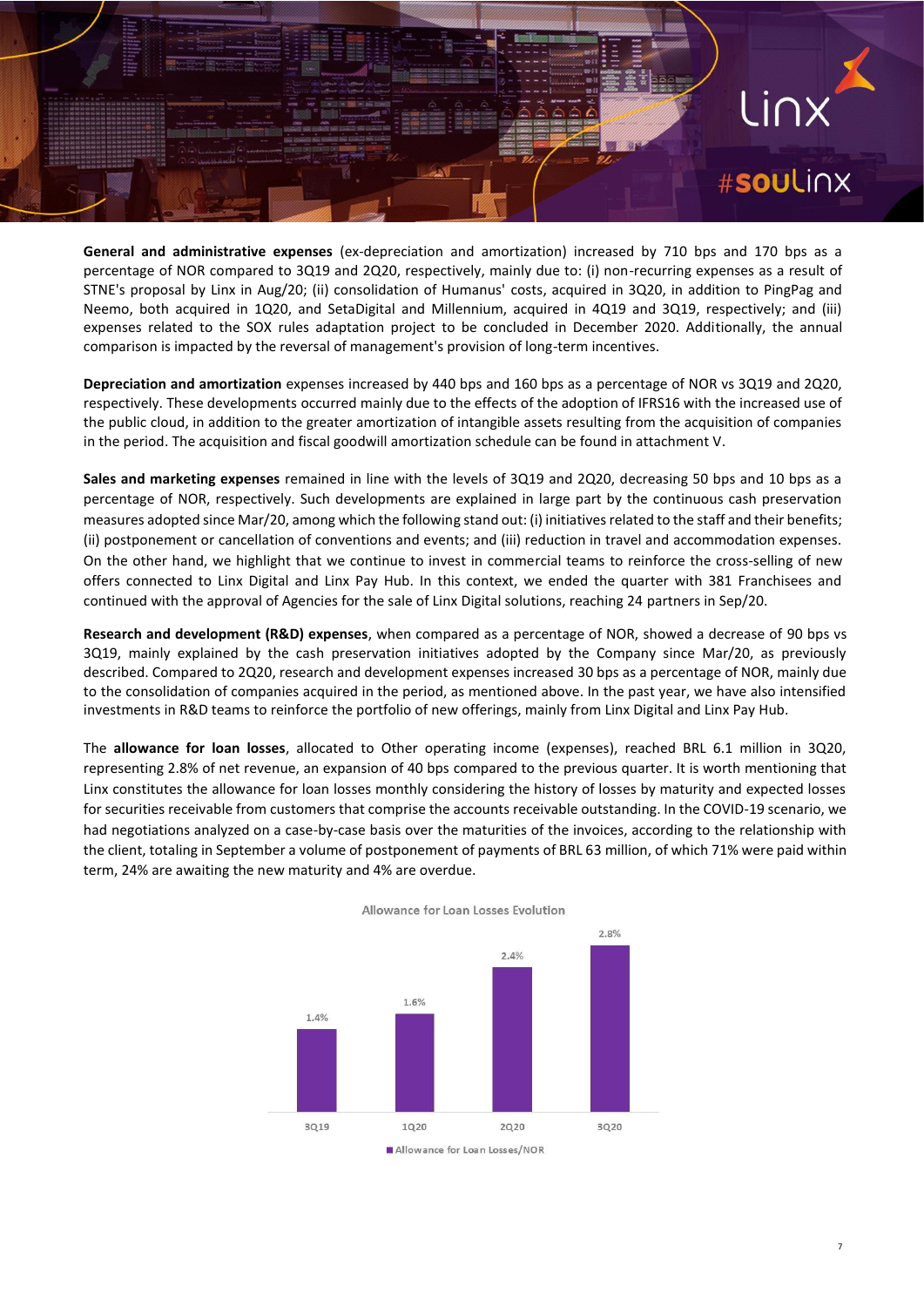### Linx #soulinx

In 3Q20, BRL 8.0 million were **capitalized as investment with R&D**, -7.4% and -4.7% vs 3Q19 and 2Q20, respectively. In the quarter, Linx Core represented 72.7% of capitalized R&D, while Linx Digital and Linx Pay reached 14.5% and 12.8%, respectively. This amount is mainly linked to the innovation initiatives to adapt Linx's ERPs to the omnichannel concept, in addition to investments in the e-commerce platform and new solutions to strengthen the Linx Pay Hub's financial services portfolio. Consolidating our position as the main supplier of an end-to-end platform, 100% integrated and that allows the retailer to become omnichannel. Furthermore, Linx has invested to enter new markets, seeking new customer profiles when investing in future opportunities related to Big Data and Intelligence.

#### **NET FINANCIAL RESULT**

| <b>BRL '000</b>           | 3Q20      | 3019      | YoY      | 2020     | QoQ     | 9M20      | 9M19      | Δ%       |
|---------------------------|-----------|-----------|----------|----------|---------|-----------|-----------|----------|
| Net financial result      | (13,078)  | (10, 441) | 25.3%    | (4,025)  | 224.9%  | (26, 272) | (20, 929) | 25.5%    |
| <b>Financial revenues</b> | 9.872     | 26.504    | $-62.8%$ | 9,921    | $-0.5%$ | 32.415    | 47.026    | $-31.1%$ |
| Financial expenses        | (22, 950) | (36, 945) | $-37.9%$ | (13,946) | 64.6%   | (58, 687) | (67, 955) | $-13.6%$ |

Linx's **net financial result** totaled -BRL 13.1 million in 3Q20, -BRL 2.6 million and -BRL 9.0 million vs 3Q19 and 2Q20, respectively. These decreases are mainly explained by the gradual reduction in the CDI over the period and by the increase in the cost of the Company's debt, partially offset by higher revenues from the anticipation and assignment of receivables from Linx Pay. Additionally, it is worth noting that the 3Q19 net financial result was negatively impacted by the exchange rate variation on the portion of funds raised abroad with the global stock offering in June 2019.

#### **NET INCOME (LOSS)**

| <b>BRL '000</b>                                       | 3Q20    | 3Q19                     | YoY      | <b>2Q20</b>              | QoQ      | <b>9M20</b>              | 9M19     | Δ%       |
|-------------------------------------------------------|---------|--------------------------|----------|--------------------------|----------|--------------------------|----------|----------|
| Net income (loss)                                     | (7,909) | (171)                    | n.a.     | 2,802                    | n.a.     | (14, 161)                | 29,477   | n.a.     |
| Stone Operation Expenses <sup>1</sup>                 | 6,689   | $\overline{\phantom{a}}$ | n.a.     | $\overline{a}$           | n.a.     | 6,689                    | ۰        | n.a.     |
| Stock options plan                                    | 3,968   | $\overline{\phantom{a}}$ | n.a.     | 3,063                    | 29.6%    | 7,031                    |          |          |
| NYSE IPO expenses <sup>2</sup>                        | 552     | 5,005                    | $-89.0%$ | 883                      | $-37.5%$ | 1,985                    | 5,005    | $-60.3%$ |
| M&A expenses <sup>3</sup>                             | 445     | $\overline{\phantom{a}}$ | n.a.     | 1,030                    | $-56.8%$ | 2,299                    | ۰        | n.a.     |
| Net earn-out reversion <sup>4</sup>                   | (712)   | $\overline{\phantom{a}}$ | n.a.     | (1,037)                  | $-31.4%$ | (1,749)                  | (11,800) | $-85.2%$ |
| Organizational restructuring <sup>5</sup>             | $\sim$  | $\overline{\phantom{a}}$ | n.a.     | 4,275                    | n.a.     | 5,091                    | ۰.       | n.a.     |
| Donation for the Salvando Vidas project <sup>6</sup>  | $\sim$  | $\overline{\phantom{a}}$ | n.a.     | 1,000                    | n.a.     | 1,000                    | ٠        |          |
| Write-off of Synthesis Brasil <sup>7</sup>            | $\sim$  | 2,069                    | n.a.     | $\overline{\phantom{a}}$ | n.a.     | $\overline{\phantom{a}}$ | 2,069    | n.a.     |
| Effect of exchange rate variation on IPO<br>resources | ۰.      | 12,679                   | n.a.     | $\overline{a}$           | n.a.     | $\overline{\phantom{a}}$ | 12,679   | n.a.     |
| Adjusted net income (loss)                            | 3,033   | 19,581                   | $-84.5%$ | 12,016                   | $-74.8%$ | 8,184                    | 37,429   | $-78.1%$ |

Observation: The adjustments presented here do not consider the impacts of income tax and social contribution on Net Income (Loss), they are presented according to the amounts shown in this document for comparability purposes. Notes: (1) Legal and financial advisory expenses arising from STNE proposal for Linx. (2) Expenses related to Linx's IPO on the NYSE and consultancy to adapt to SOX rules. (3) Expenses related to the due diligence process of acquired companies. (4) Of the total purchase price we pay for the acquired companies, a portion is paid through earn-outs, subject to the achievement of financial and operational goals. When these goals are not achieved by the acquired companies, there is a reversal of earn-out in the period. (5) Organizational restructuring carried out at the beginning of the year and in June 2020. (6) Donation to the BNDES Salvando Vidas Project. The amount collected is applied to the front line of coping with the pandemic of COVID-19, that is, in the acquisition of material, supplies and protective equipment for doctors, nurses and other health professionals who work in hospitals. (7) The write-off refers to the closing of Synthesis Brasil's operation to transfer the respective tax ID to Linx Pay.

The **adjusted net income** was BRL 3.0 million in 3Q20, -BRL 16.5 million vs 3Q19 and -BRL 9.0 million vs 2Q20. These variations are mainly explained by: (i) negative impact on the financial result with the gradual reduction of the CDI in the period and an increase in the cost of the Company's debt; (ii) higher advertising and implementation costs; (iii) effects of company acquisitions and consolidation of the respective cost structures and (iv) net reversal of earn-outs in the periods.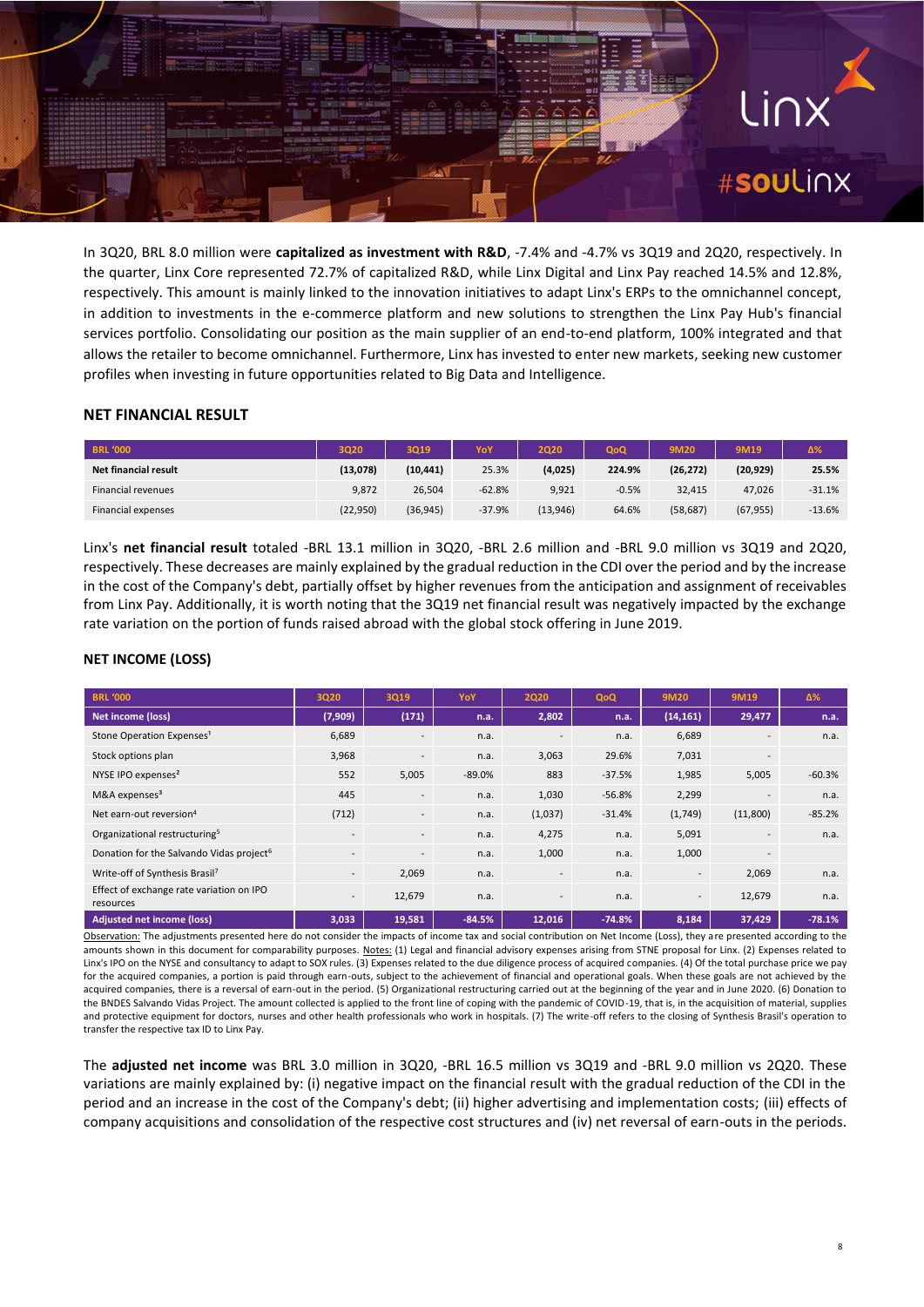

#### **EBITDA AND EBITDA MARGIN**

| <b>BRL '000</b>                                         | <b>3Q20</b>              | 3Q19                     | YoY       | <b>2Q20</b>              | QoQ        | <b>9M20</b>              | 9M19                     | Δ%         |
|---------------------------------------------------------|--------------------------|--------------------------|-----------|--------------------------|------------|--------------------------|--------------------------|------------|
| Net income (loss)                                       | (7,909)                  | (171)                    | n.a.      | 2,802                    | n.a.       | (14, 161)                | 29,477                   | n.a.       |
| (+) Income and social contribution taxes                | (4, 428)                 | (698)                    | 534.4%    | 3,745                    | n.a.       | 184                      | 8,914                    | $-97.9%$   |
| (+) Net financial result                                | 13,078                   | 10,441                   | 25.3%     | 4,025                    | 224.9%     | 26,272                   | 20,929                   | 25.5%      |
| (+) Depreciation and amortization                       | 43,894                   | 30,545                   | 43.7%     | 38,917                   | 12.8%      | 119,173                  | 86,483                   | 37.8%      |
| <b>EBITDA</b>                                           | 44,635                   | 40,117                   | 11.3%     | 49,489                   | $-9.8%$    | 131,468                  | 145,803                  | $-9.8%$    |
| <b>Net Operating Revenues</b>                           | 220,974                  | 196,902                  | 12.2%     | 213,451                  | 3.5%       | 642,956                  | 566,358                  | 13.5%      |
| <b>EBITDA Margin</b>                                    | 20.2%                    | 20.4%                    | $-20$ bps | 23.2%                    | $-300$ bps | 20.4%                    | 25.7%                    | $-520$ bps |
| Stone Operation Expenses <sup>1</sup>                   | 6,689                    |                          | n.a.      |                          | n.a.       | 6,689                    |                          | n.a.       |
| Stock options plan                                      | 3,968                    | $\overline{\phantom{a}}$ | n.a.      | 3,063                    | 29.6%      | 7,031                    | $\overline{\phantom{a}}$ | n.a.       |
| Anticipation and assignment of receivables <sup>2</sup> | 1,867                    |                          | n.a.      | 1,588                    | 17.6%      | 4,749                    | $\overline{\phantom{a}}$ | n.a.       |
| NYSE IPO expenses <sup>3</sup>                          | 552                      | 5,005                    | $-89.0%$  | 883                      | $-37.5%$   | 1,985                    | 5,005                    | $-60.3%$   |
| M&A expenses <sup>4</sup>                               | 445                      |                          | n.a.      | 1,030                    | $-56.8%$   | 2,299                    |                          | n.a.       |
| Net earn-out reversion <sup>5</sup>                     | (712)                    |                          | n.a.      | (1,037)                  | $-31.4%$   | (1,749)                  | (11,800)                 | $-85.2%$   |
| Organizational restructuring <sup>6</sup>               | $\overline{\phantom{a}}$ | $\overline{\phantom{a}}$ | n.a.      | 4,275                    | n.a.       | 5,091                    | $\overline{\phantom{a}}$ | n.a.       |
| Donation for the Salvando Vidas project <sup>7</sup>    | $\overline{\phantom{a}}$ |                          | n.a.      | 1,000                    | n.a.       | 1,000                    |                          | n.a.       |
| Write-off of Synthesis Brasil <sup>8</sup>              | ٠.                       | 2,069                    | n.a.      | $\overline{\phantom{a}}$ | n.a.       | $\overline{\phantom{a}}$ | 2,069                    | n.a.       |
| <b>Adjusted EBITDA</b>                                  | 57,444                   | 47,190                   | 21.7%     | 60,291                   | $-4.7%$    | 158,562                  | 141,077                  | 12.4%      |
| <b>Adjusted EBITDA margin</b>                           | 26.0%                    | 24.0%                    | 210 bps   | 28.2%                    | $-230$ bps | 24.7%                    | 24.9%                    | $-30$ bps  |

Notes: (1) Legal and financial advisory expenses arising from STNE proposal for Linx. (2) Impact of anticipation and assignment of receivables offered by Linx Pay Hub, considering that this revenue is allocated to the Financial Result, below EBITDA. (3) Expenses related to Linx's IPO on the NYSE and consultancy to adapt to SOX rules. (4) Expenses related to the due diligence process of acquired companies. (5) Of the total purchase price we pay for the acquired companies, a portion is paid through earn-outs, subject to the achievement of financial and operational goals. When these goals are not achieved by the acquired companies, there is a reversal of earn-out in the period. (6) Organizational restructuring carried out at the beginning of the year and in June 2020. (7) Donation to the BNDES Salvando Vidas Project. The amount collected is applied to the front line of coping with the pandemic of COVID-19, that is, in the acquisition of material, supplies and protective equipment for doctors, nurses and other health professionals who work in hospitals. (8) The write-off refers to the closing of Synthesis Brasil's operation to transfer the respective tax ID to Linx Pay.

In this quarter, we had non-recurring expenses totaling BRL 12.8 million, mainly involving: (i) legal and financial advisory expenses arising from Linx's proposal by STNE; (ii) the Company's stock option plan; (iii) impact of revenue from anticipation and assignment of receivables offered by Linx Pay Hub, amount allocated to financial results; (iv) expenses related to the due diligence process of acquired companies; and (v) net earn-out reversal involving a company acquired by Linx in 2019. Thus, **adjusted EBITDA** reached BRL 57.4 million in the quarter, +21.7% and -4.7% in relation to adjusted EBITDA in 3Q19 and 2Q20, respectively.

The **adjusted EBITDA margin** was 26.0% in the quarter, +210 bps vs 3Q19. We highlight the contribution of recurring revenue in the quarter as a result of the acceleration of the retailers' digital transformation process. Additionally, the developments are explained by: (i) initiatives linked to the staff and their benefits; (ii) postponement or cancellation of conventions and events; and (iii) reduction in travel and accommodation expenses. Compared to 2Q20, the adjusted EBITDA margin was 230 bps lower due to higher advertising costs related to Linx Impulse and a higher volume of implementation carried out by Linx franchisees. It is worth mentioning that franchisees were responsible for 35% of new activations in the quarter.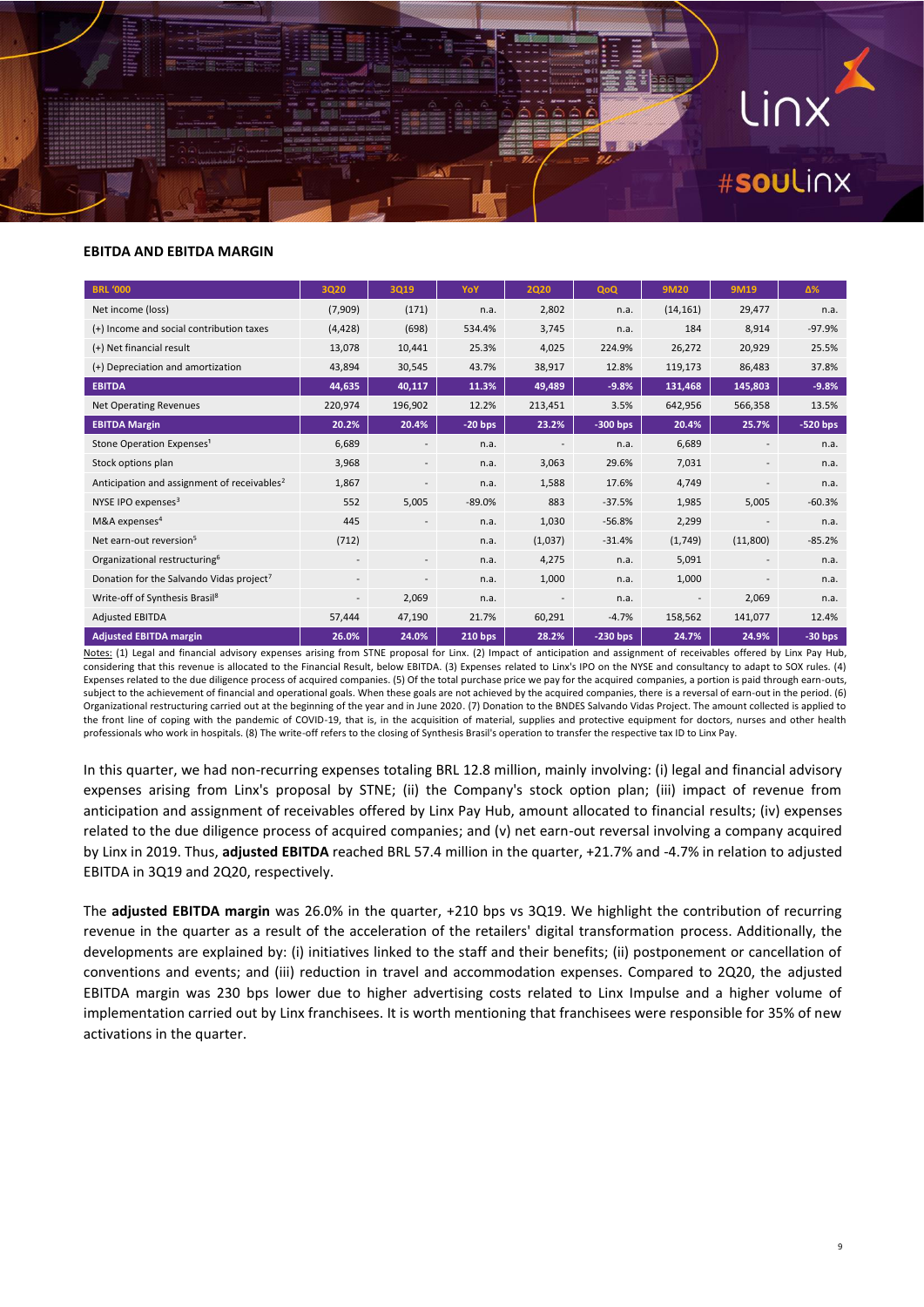## Linx<sup>-</sup> #**sou**Linx

#### **CASH GENERATION AND NET CASH**

In 3Q20, the Company's **cash balance and financial investments** totaled BRL 759.9 million, BRL 314.6 million below 3Q19 mainly due to the disbursement resulting from the five acquisitions of companies and the execution of the repurchase program of the shares issued by the Company , offsetting the inflow of funds raised abroad with the global share offering made in June 2019.

The Company's **gross debt** ended 3Q20 at BRL 515.4 million, +23.5% vs 2Q20, comprising loans with BNDES in the amount of BRL 314.9 million, accounts payable for acquisitions of assets and subsidiaries in total of BRL 102.2 million, lease amounting to BRL 98.3 million, since it is necessary to measure and recognize the Company's leases at present value.

The Company's **net cash** in 3Q20 was BRL 244.5 million. Excluding the leasing-related amount from gross debt, resulting from IFRS16, and the net earn-out of accounts payable for acquisitions, Linx's **adjusted net cash** would be BRL 412.7 million. For an overview of changes in total cash flow (cash and equivalents + short-term investments), the statement of total cash flow can be found in Attachment III.



Notes: (1) Comprises the sum of the balances of Cash and Financial Investments. (2) Includes acquisition of companies less net cash and payment for the acquisition of subsidiaries. (3) It involves the acquisition of property, plant and equipment, the acquisition of intangible assets and the sale of property, plant and equipment. (4) Income and payments for loans and financing, lease payments, advances for future capital increase, financial charges, capital reserve and exchange variation on cash and cash equivalents and dividends and interest on capital paid. (5) For the calculation of the adjusted net cash, we highlight from the gross debt the leasing, resulting from IFRS16, and the net earn-out of accounts payable for acquisitions, excluding the portion retained for possible contingencies.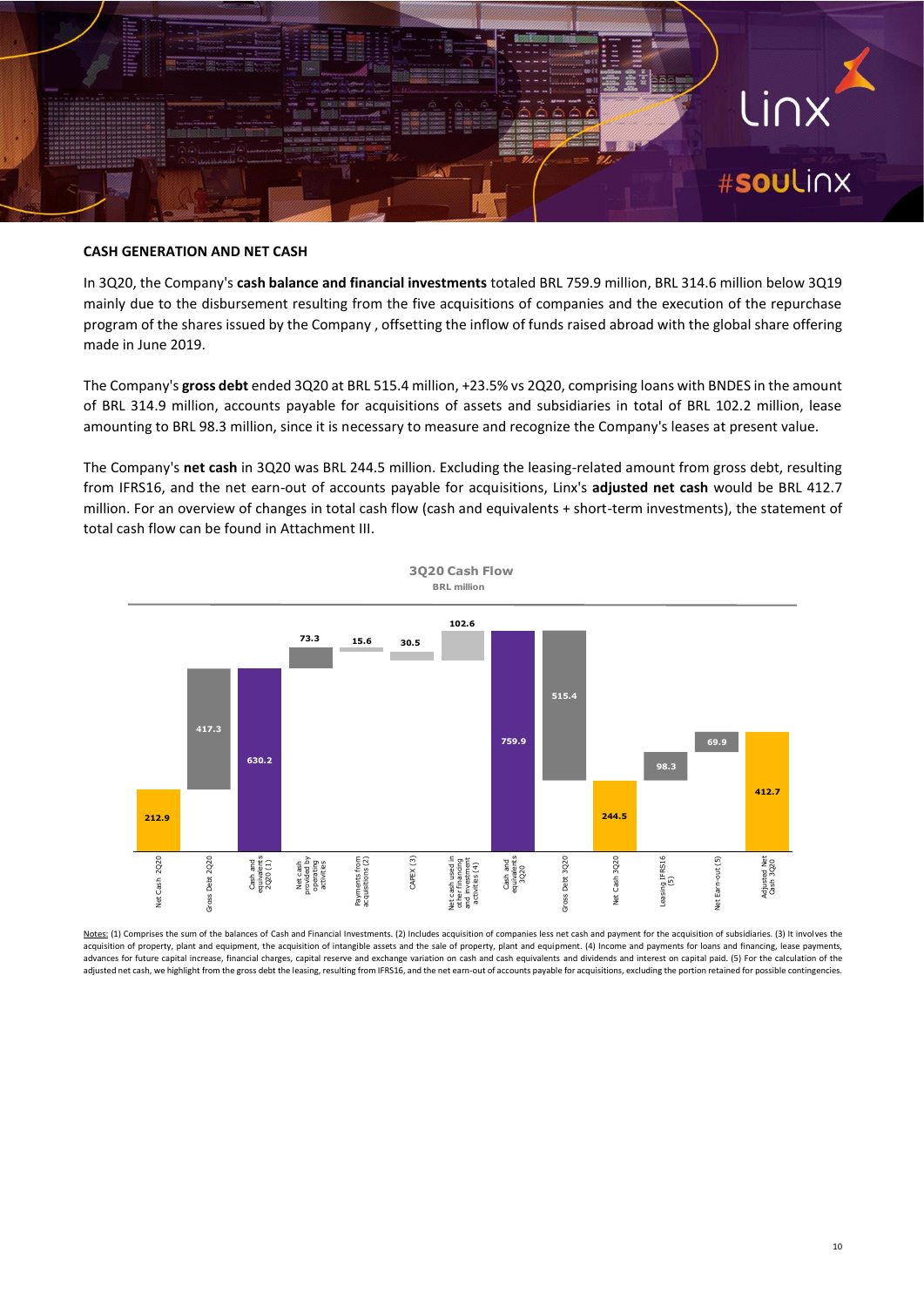

#### **ATTACHMENT I – INCOME STATEMENT**

| <b>BRL '000</b>                                     | <b>3Q20</b> | <b>3Q19</b> | YoY      | <b>2Q20</b> | QoQ      | <b>9M20</b> | <b>9M19</b> | Δ%       |
|-----------------------------------------------------|-------------|-------------|----------|-------------|----------|-------------|-------------|----------|
| <b>Total recurring revenue</b>                      | 219,789     | 190,562     | 15.3%    | 213,130     | 3.1%     | 635,095     | 559,278     | 13.6%    |
| Subscription revenue                                | 215,520     | 181,872     | 18.5%    | 207,801     | 3.7%     | 619,605     | 529,888     | 16.9%    |
| Royalties                                           | 4,269       | 8,690       | $-50.9%$ | 5,330       | $-19.9%$ | 15,490      | 29,390      | $-47.3%$ |
| <b>Consulting service revenue</b>                   | 33,078      | 36,542      | $-9.5%$  | 33,163      | $-0.3%$  | 101,722     | 89,312      | 13.9%    |
| <b>Gross operating revenues</b>                     | 252,867     | 227,104     | 11.3%    | 246,294     | 2.7%     | 736,817     | 648,590     | 13.6%    |
| Sales taxes <sup>1</sup>                            | (25, 565)   | (23, 154)   | 10.4%    | (24, 468)   | 4.5%     | (73, 776)   | (64, 783)   | 13.9%    |
| Cancellations and rebates                           | (6, 328)    | (7,048)     | $-10.2%$ | (8, 374)    | $-24.4%$ | (20,085)    | (17, 449)   | 15.1%    |
| <b>Net operating revenues</b>                       | 220,974     | 196,902     | 12.2%    | 213,451     | 3.5%     | 642,956     | 566,358     | 13.5%    |
| Cost of services provided                           | (70, 463)   | (70, 596)   | $-0.2%$  | (65, 809)   | 7.1%     | (209, 108)  | (194, 012)  | 7.8%     |
| <b>Gross profit</b>                                 | 150,511     | 126,306     | 19.2%    | 147,642     | 1.9%     | 433,848     | 372,346     | 16.5%    |
| <b>Operating expenses</b>                           | (149, 770)  | (116, 734)  | 28.3%    | (137,070)   | 9.3%     | (421, 553)  | (313, 026)  | 34.7%    |
| General and administrative expenses                 | (77, 595)   | (45, 566)   | 70.3%    | (68, 579)   | 13.1%    | (211, 674)  | (144, 577)  | 46.4%    |
| Selling expenses                                    | (40, 254)   | (36,918)    | 9.0%     | (39,088)    | 3.0%     | (116,039)   | (108, 324)  | 7.1%     |
| Research and development                            | (26, 655)   | (25, 532)   | 4.4%     | (25, 143)   | 6.0%     | (81, 350)   | (64, 017)   | 27.1%    |
| Other operating revenues (expenses)                 | (5,266)     | (8, 718)    | $-39.6%$ | (4, 260)    | 23.6%    | (12, 490)   | 3,892       | n.a.     |
| Income before financial income (expenses) and taxes | 741         | 9,572       | $-92.3%$ | 10,572      | $-93.0%$ | 12,295      | 59,320      | $-79.3%$ |
| <b>Net financial result</b>                         | (13,078)    | (10, 441)   | 25.3%    | (4,025)     | 224.9%   | (26, 272)   | (20, 929)   | 25.5%    |
| <b>Financial revenues</b>                           | 9,872       | 26,504      | $-62.8%$ | 9,921       | $-0.5%$  | 32,415      | 47,026      | $-31.1%$ |
| <b>Financial expenses</b>                           | (22,950)    | (36, 945)   | $-37.9%$ | (13,946)    | 64.6%    | (58, 687)   | (67, 955)   | $-13.6%$ |
| Income (loss) before taxes                          | (12, 337)   | (869)       | n.a.     | 6,547       | n.a.     | (13, 977)   | 38,391      | n.a.     |
| Deferred income and social contribution taxes       | 6,561       | 1,529       | 329.1%   | (1, 179)    | n.a.     | 8,089       | (3, 448)    | n.a.     |
| Current income and social contribution taxes        | (2, 133)    | (831)       | 156.7%   | (2, 566)    | $-16.9%$ | (8, 273)    | (5, 466)    | 51.4%    |
| Net income (loss)                                   | (7,909)     | (171)       | n.a.     | 2,802       | n.a.     | (14, 161)   | 29,477      | n.a.     |

1- Social integration program – PIS, Social security financing contribution – COFINS, Service tax – ISS, INSS and others.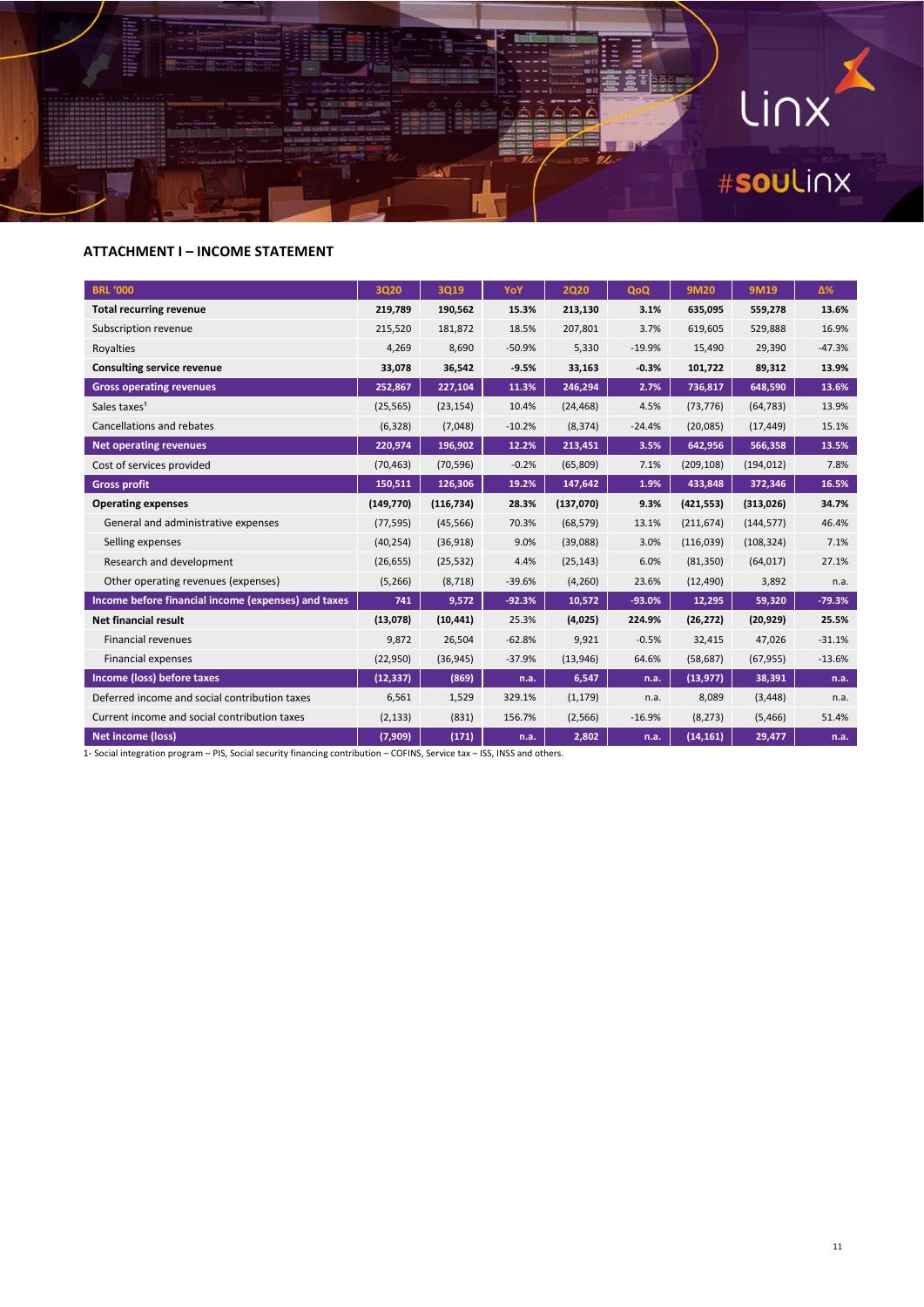

#### **ATTACHMENT II – BALANCE SHEET**

| Assets (BRL '000)                                 | 09/30/2020 | 12/31/2019 |
|---------------------------------------------------|------------|------------|
| Cash and cash equivalents                         | 47,430     | 75,898     |
| Short-term interest earnings bank deposits        | 710,246    | 902,289    |
| Accounts receivable                               | 402,419    | 276,626    |
| Recoverable taxes                                 | 35,158     | 22,648     |
| Other receivables                                 | 36,740     | 22,509     |
| <b>Current assets</b>                             | 1,231,993  | 1,299,970  |
|                                                   |            |            |
| Long-term interest earnings bank deposits         | 2,228      | 2,073      |
| Accounts receivable in the long term              | 16,244     | 11,485     |
| Recoverable taxes                                 | 5,712      | 5,166      |
| Deferred taxes                                    | 9,012      | 3,357      |
| Other credits                                     | 24,982     | 26,338     |
| Long-term assets                                  | 58,178     | 48,419     |
|                                                   |            |            |
| Property, plant and equipment                     | 109,443    | 82,201     |
| Intangible assets                                 | 1,197,804  | 1,009,314  |
| Right of use                                      | 99,145     | 124,039    |
| <b>Non-current assets</b>                         | 1,464,570  | 1,263,973  |
|                                                   |            |            |
| <b>Total assets</b>                               | 2,696,563  | 2,563,943  |
|                                                   |            |            |
| Liabilities + Shareholders equity (BRL '000)      | 09/30/2020 | 12/31/2019 |
| <b>Suppliers</b>                                  | 33,796     | 24,007     |
| Loans and financing                               | 77,347     | 40,836     |
| Leasing                                           | 33,371     | 47,478     |
| Labor obligations                                 | 91,553     | 51,080     |
| Taxes and contribution payable                    | 17,527     | 23,127     |
| Income and social contribution taxes              | 4,581      | 3,823      |
| Accounts payable from acquisition of subsidiaries | 57,218     | 43,432     |
| Deferred revenue                                  | 26,402     | 36,360     |
| Dividends payable                                 | 60         | 9,719      |
| <b>Other liabilities</b>                          | 203,138    | 89,985     |
| <b>Current liabilities</b>                        | 544,993    | 369,847    |
|                                                   |            |            |
| Loans and financing                               | 237,518    | 168,937    |
| Leasing                                           | 64,964     | 78,604     |
| Labor obligations                                 | 3,211      | 1,977      |
| Accounts payable from acquisition of subsidiaries | 45,026     | 39,637     |
| Deferred tax liabilities                          | 82,214     | 84,206     |
| Deferred revenue                                  | 3,350      | 6,434      |
| Provision for contingencies                       | 23,241     | 19,588     |
| Other liabilities                                 | 8,005      | 4,869      |
| <b>Non-current liabilities</b>                    | 467,529    | 404,252    |
|                                                   |            |            |
| Social capital                                    | 645,447    | 645,447    |
| Capital reserve                                   | 1,154,671  | 1,165,605  |
| <b>Treasury Shares</b>                            | (304, 547) | (225, 954) |
| Profit reserve                                    | 202,668    | 200,596    |
| Net loss                                          | (14, 161)  |            |
| Proposed additional dividends                     |            | 10,281     |
| Other comprehensive income                        | (37)       | (6, 131)   |
| <b>Total shareholders' equity</b>                 | 1,684,041  | 1,789,844  |
|                                                   |            |            |
| Total liabilities + shareholders' equity          | 2,696,563  | 2,563,943  |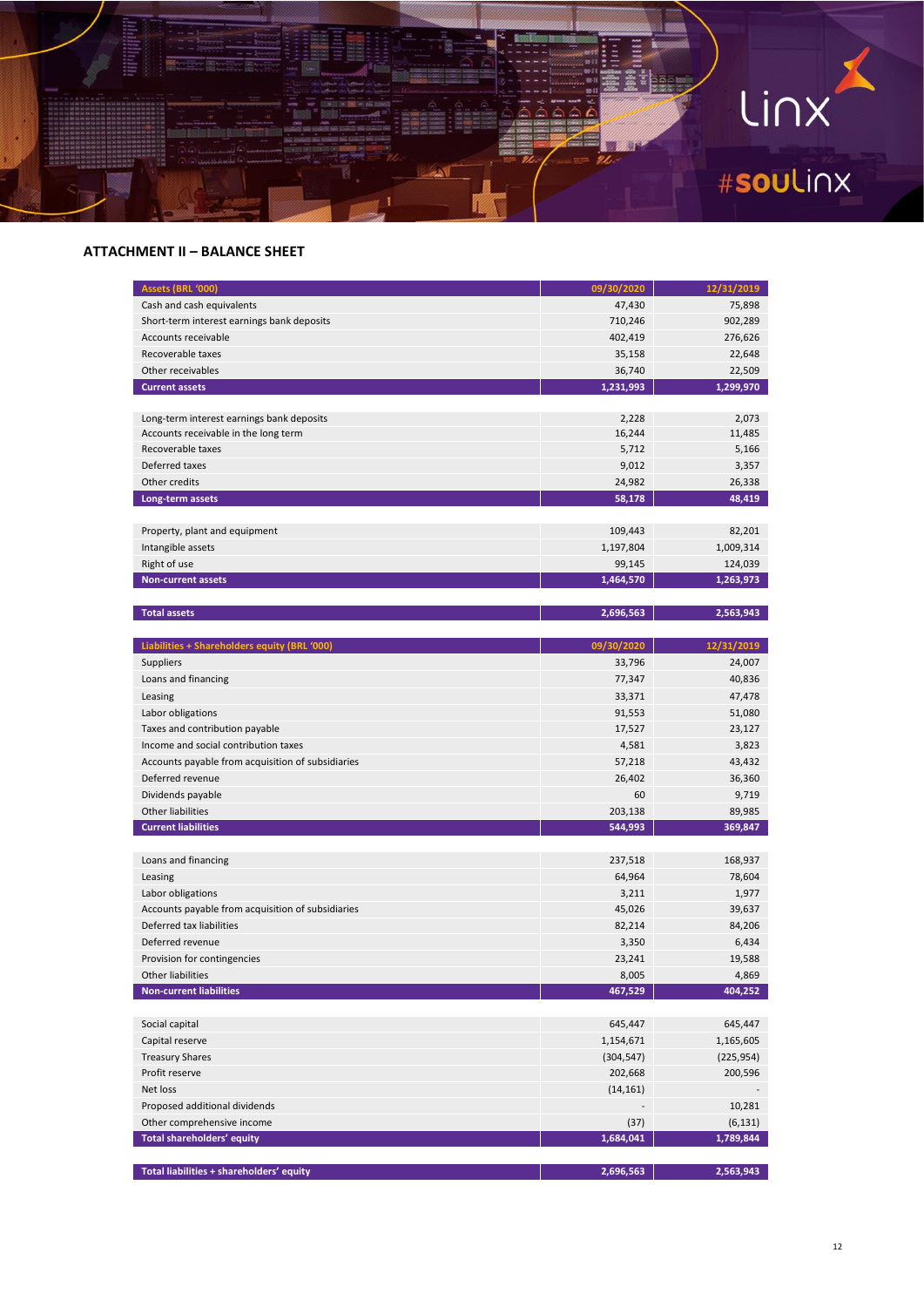

#### **ATTACHMENT III - TOTAL CASH FLOW<sup>1</sup>**

| <b>BRL '000</b>                                                                 | 3020      | 3019                     | 2020           | 9M20       | 9M19       |
|---------------------------------------------------------------------------------|-----------|--------------------------|----------------|------------|------------|
| Cash flows from operating activities                                            |           |                          |                |            |            |
| Net income (loss) for the period                                                | (7, 909)  | (171)                    | 2.802          | (14, 161)  | 29,477     |
| Adjustments to reconciliate net income to cash provided by operating activities |           |                          |                |            |            |
| Depreciation and amortization                                                   | 43,741    | 30,545                   | 37,412         | 117,334    | 86,483     |
| Addition to allowance for loan losses                                           | 1,113     | 1,148                    | 2,919          | 6,324      | 1,056      |
| Addition (reversal) of adjustment to present value                              | 2,714     | 2,887                    | 1,571          | 5,769      | 6,287      |
| Stock option plan                                                               | 3,683     | (2, 417)                 | (2,824)        | 2,639      | 7,573      |
| <b>Financial charges</b>                                                        | 8,914     | 9,357                    | 5,269          | 26,368     | 26,493     |
| Losses (gains) on write-off/disposal of assets                                  | (1,580)   | 763                      | 1,641          | 141        | 2,059      |
| Deferred taxes                                                                  | (6, 561)  | (1,529)                  | 1,179          | (8,089)    | 3,448      |
| <b>Current taxes</b>                                                            |           |                          | (3, 574)       |            |            |
| Other operating revenues / Earn-out                                             | (743)     | $\overline{\phantom{a}}$ | (2, 104)       | (3,008)    | (18, 173)  |
| Provision for contingency                                                       | 3,040     | 551                      | 297            | 3,653      | 2,336      |
| Effect of hyperinflation (IAS 29)                                               | 588       | (451)                    | (563)          | 2,542      | (126)      |
| Decrease (increase) in assets                                                   |           |                          |                |            |            |
| Trade accounts receivable                                                       | (82, 541) | (18, 390)                | (69, 307)      | (135, 530) | (58, 829)  |
| Recoverable taxes                                                               | (3,576)   | (3,958)                  | (6, 651)       | (13,056)   | 5,354      |
| Other credits and judicial deposits                                             | 4,961     | (13, 150)                | (21, 413)      | (3, 391)   | (11, 853)  |
| Increase (decrease) in liabilities                                              |           |                          |                |            |            |
| <b>Suppliers</b>                                                                | 7,668     | 2,725                    | 6,315          | 7,489      | 2,048      |
| Labor obligations                                                               | 13,749    | (2,946)                  | 23,075         | 41,008     | 17,606     |
| Taxes and contributions payable                                                 | (2, 195)  | 25,300                   | 12,540         | (4, 169)   | 19,271     |
| Deferred income                                                                 | (3, 173)  | (5,464)                  | (4, 394)       | (13,042)   | (15, 863)  |
| Other accounts payable                                                          | 91,731    | 11,696                   | 30,737         | 93,066     | 28,010     |
| Income and social contribution taxes paid                                       | (367)     | (1, 112)                 | (507)          | (2,676)    | (3,430)    |
| Net cash provided by operating activities                                       | 73,257    | 35,384                   | 14,420         | 109,211    | 129,227    |
| Cash flows from investing activities                                            |           |                          |                |            |            |
| <b>Acquisition of PP&amp;E</b>                                                  | (12,988)  | (2,689)                  | (15,006)       | (34,006)   | (12, 371)  |
| Acquisition of intangible assets                                                | (17, 987) | (3,815)                  | (18, 570)      | (57, 137)  | (64, 616)  |
| Acquisition of subsidiaries, net of cash                                        | (11, 420) |                          |                | (141, 329) | (73, 885)  |
| Disposal of PP&E                                                                | 467       | 247                      | $\overline{a}$ | 467        | 247        |
| Net cash used in investing activities                                           | (41, 928) | (6, 257)                 | (33, 576)      | (232,005)  | (150, 625) |
| Cash flows from financing activities                                            |           |                          |                |            |            |
| Proceeds and payments of principal from loans and financing                     | 107,935   | (3,991)                  | 12             | 97,591     | (31, 944)  |
| Leasing payments                                                                | (13, 315) | (11, 413)                | (3,857)        | (48, 692)  | (11, 413)  |
| Pre-payments for right of use                                                   |           | (7, 420)                 |                |            | (7, 420)   |
| Advance for future capital increase                                             | (300)     |                          |                |            |            |
| Financial charges paid                                                          |           | (3,576)                  | $\overline{a}$ | (5, 475)   | (13, 559)  |
| Payment of accounts payable from acquisitions of subsidiaries                   | (4,203)   | (5, 792)                 | (16, 969)      | (39, 844)  | (29, 885)  |
| Dividends paid                                                                  | (26)      | $\overline{\phantom{a}}$ | (19, 914)      | (19,940)   | (25,000)   |
| Capital increase                                                                |           | $\overline{a}$           |                |            | 156,980    |
| Goodwill on subscription of shares                                              |           | 7,472                    |                |            | 682,454    |
| Treasury shares                                                                 | 7,833     | (26, 403)                | (55, 440)      | (92, 166)  | (26, 403)  |
| Expenses with issuance of shares                                                |           | (27, 534)                |                |            | (58, 827)  |
| Net cash used in financing activities                                           | 97,924    | (78, 657)                | (96, 168)      | (108, 526) | 634,983    |
| Exchange variation on cash and cash equivalents                                 | 427       | (1, 344)                 | 3,436          | 10,964     | (2, 271)   |
| Decrease in cash and cash equivalents                                           | 129,680   | (50, 874)                | (111, 888)     | (220, 356) | 611,314    |
| Statement of decrease in cash and cash equivalents                              |           |                          |                |            |            |
| At the beginning of the period                                                  | 630,224   | 1,125,412                | 742,112        | 980,260    | 463,224    |
| At the end of the period                                                        | 759,904   | 1,074,538                | 630,224        | 759,904    | 1,074,538  |
| Decrease in cash and cash equivalents                                           | 129,680   | (50, 874)                | (111, 888)     | (220, 356) | 611,314    |

Notes: (1) The total cash flow consolidates the cash balance and financial investments for managerial purposes, Therefore, it is not an accounting view of the statement, (2) The difference between the "Recoverable taxes" and "Exchange variation on cash and cash equivalents" lines between the "Total Cash Flow" and "Cash Flow and Equivalents" is due to the fact that we consider 100% of the balance of Financial Investments as "Cash and cash equivalents", resulting in the effect on the movement of the lines mentioned above,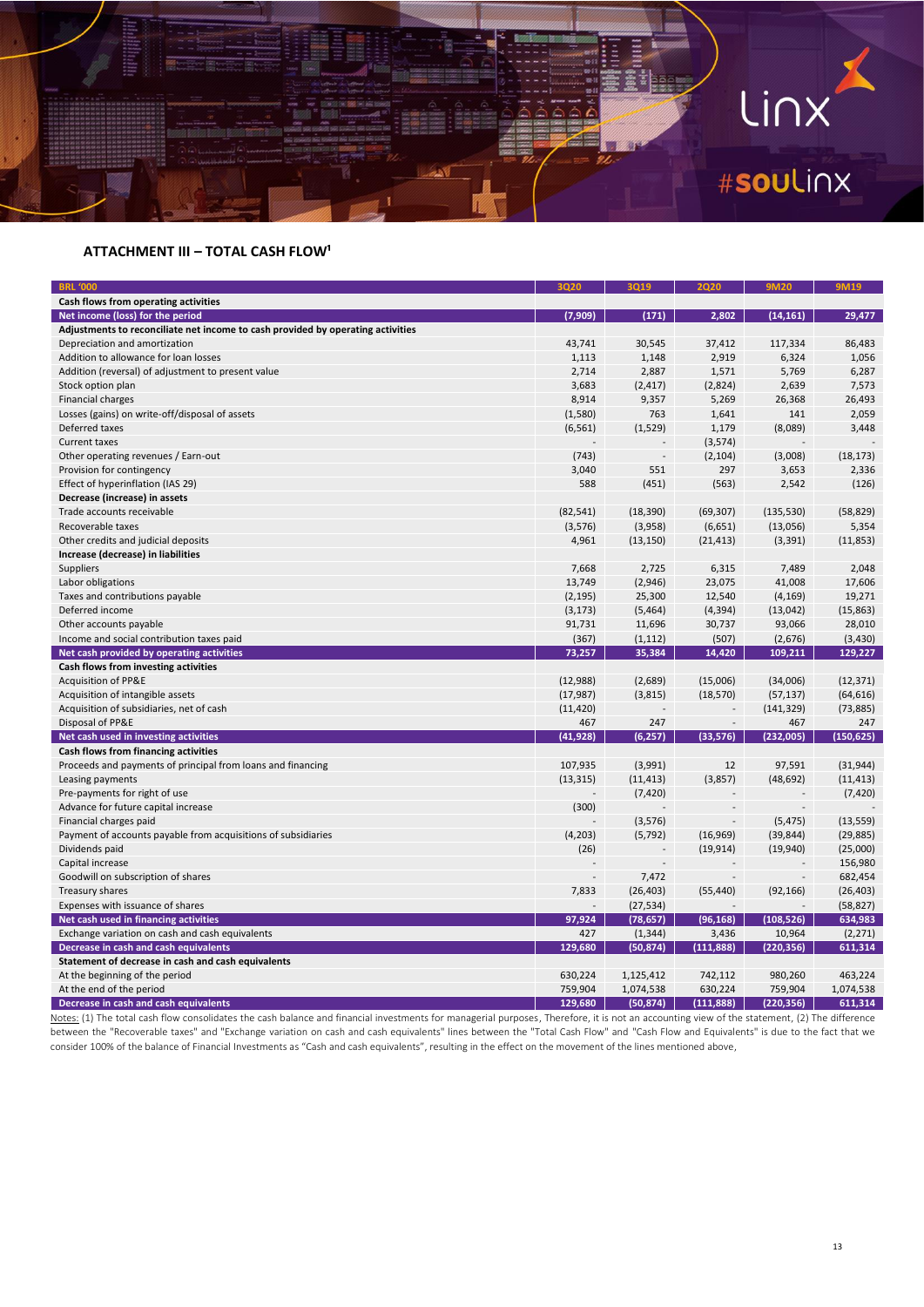# LINX

#### **ATTACHMENT IV – CASH FLOW**

iontaka.

| <b>BRL '000</b>                                                                 | 3020       | 3019       | 2020       | <b>9M20</b> | <b>9M19</b>   |
|---------------------------------------------------------------------------------|------------|------------|------------|-------------|---------------|
| Cash flows from operating activities                                            |            |            |            |             |               |
| Net (loss) income for the period                                                | (7,909)    | (171)      | 2,802      | (14, 161)   | 29,477        |
| Adjustments to reconciliate net income to cash provided by operating activities |            |            |            |             |               |
| Depreciation and amortization                                                   | 43,741     | 30,545     | 37,412     | 117,334     | 86,483        |
| Addition to allowance for loan losses                                           | 1,113      | 1,148      | 2,919      | 6,324       | 1,056         |
| Addition (reversal) of adjustment to present value                              | 2,714      | 2,887      | 1,571      | 5,769       | 6,287         |
| Stock option plan                                                               | 3,683      | (2, 417)   | (2,824)    | 2,639       | 7,573         |
| <b>Financial charges</b>                                                        | 8,914      | 9,357      | 5,269      | 26,368      | 26,493        |
| Losses (gains) on write-off/disposal of assets                                  | (1,580)    | 763        | 1,641      | 141         | 2,059         |
| Deferred taxes                                                                  | (6, 561)   | (1,529)    | 1,179      | (8,089)     | 3,448         |
| <b>Current taxes</b>                                                            |            |            | (3, 574)   |             |               |
| Interest earnings from bank deposits                                            | (2, 446)   | (15, 207)  | (4, 175)   | (13, 645)   | (27, 629)     |
| Other operating revenues / Earn-out                                             | (743)      |            | (2, 104)   | (3,008)     | (18, 173)     |
| Provision for contingency                                                       | 3,040      | 551        | 297        | 3,653       | 2,336         |
| Effect of hyperinflation (IAS 29)                                               | 588        | (451)      | (563)      | 2,542       | (126)         |
| Increase (decrease) in assets                                                   |            |            |            |             |               |
| Trade accounts receivable                                                       | (82, 541)  | (18, 390)  | (69, 307)  | (135, 530)  | (58, 829)     |
| Recoverable taxes                                                               | (3, 488)   | (3,958)    | (4,989)    | (10, 414)   | 5,354         |
| Other credits and judicial deposits                                             | 4,961      | (13, 150)  | (21, 413)  | (3, 391)    | (11, 853)     |
| Increase (decrease) in liabilities                                              |            |            |            |             |               |
| Suppliers                                                                       | 7,668      | 2,725      | 6,315      | 7,489       | 2,048         |
| Labor obligations                                                               | 13,749     | (2,946)    | 23,075     | 41,008      | 17,606        |
| Taxes and contributions payable                                                 | (2, 195)   | 25,300     | 12,540     | (4, 169)    | 19,271        |
| Deferred income                                                                 | (3, 173)   | (5, 464)   | (4, 394)   | (13, 042)   | (15, 863)     |
| Income and social contribution taxes paid                                       | (367)      | (1, 112)   | (507)      | (2,676)     | (3, 430)      |
| Other accounts payable                                                          | 91,731     | 11,604     | 30,737     | 93,066      | 27,918        |
| Net cash provided by operating activities                                       | 70,899     | 20,085     | 11,907     | 98,208      | 101,506       |
| Cash flows from investing activities                                            |            |            |            |             |               |
| Acquisition of PP&E                                                             | (12,988)   | (2,689)    | (15,006)   | (34,006)    | (12, 371)     |
| Acquisition of intangible assets                                                | (17, 987)  | (3,815)    | (18, 570)  | (57, 137)   | (64, 616)     |
| Acquisition of subsidiaries, net of cash and cash equivalents acquired          | (11, 420)  |            |            | (141, 329)  | (73, 885)     |
| Disposal of PP&E                                                                | 467        | 247        |            | 467         | 247           |
| <b>Financial investments</b>                                                    | (264, 372) | (956, 102) | (123, 738) | (539,087)   | (1, 191, 239) |
| Redemption of interest and financial investments                                | 141,404    | 217,273    | 214,871    | 742,265     | 586,448       |
| Net cash used in investing activities                                           | (164, 896) | (745,086)  | 57,557     | (28, 827)   | (755, 416)    |
| Cash flows from financing activities                                            |            |            |            |             |               |
| Proceeds and payments of principal from loans and financing                     | 107,935    | (3,991)    | 12         | 97,591      | (31, 944)     |
| Leasing payments                                                                | (13, 315)  | (11, 413)  | (3,857)    | (48, 692)   | (11, 413)     |
| Advance for right of use                                                        |            | (7, 420)   |            |             | (7, 420)      |
| Advance for future capital increase                                             | (300)      |            |            |             |               |
| Financial charges paid                                                          |            | (3, 576)   |            | (5, 475)    | (13, 559)     |
| Payments for acquisition of subsidiaries                                        | (4, 203)   | (5, 792)   | (16, 969)  | (39, 844)   | (29, 885)     |
| Dividends paid                                                                  | (26)       |            | (19, 914)  | (19, 940)   | (25,000)      |
| Capital increase                                                                |            |            |            |             | 156,980       |
| Goodwill on subscription of shares                                              |            | 7,472      |            |             | 682,454       |
| Treasury shares                                                                 | 7,833      | (26, 403)  | (55, 440)  | (92, 166)   | (26, 403)     |
| Expenses with issuance of shares                                                |            | (27, 534)  |            |             | (58, 827)     |
| Net cash used in financing activities                                           | 97,924     | (78, 657)  | (96, 168)  | (108, 526)  | 634,983       |
| Exchange variation on cash and cash equivalents                                 | 427        | (1, 344)   | 3,436      | 10,677      | (2, 271)      |
| Decrease in cash and cash equivalents                                           | 4,354      | (805, 002) | (23, 268)  | (28, 468)   | (21, 198)     |
| Statement of decrease in cash and cash equivalents                              |            |            |            |             |               |
| At the beginning of the period                                                  | 43,076     | 833,654    | 66,344     | 75,898      | 49,850        |
| At the end of the period                                                        | 47,430     | 28,652     | 43,076     | 47,430      | 28,652        |
|                                                                                 |            |            | (23, 268)  | (28, 468)   | (21, 198)     |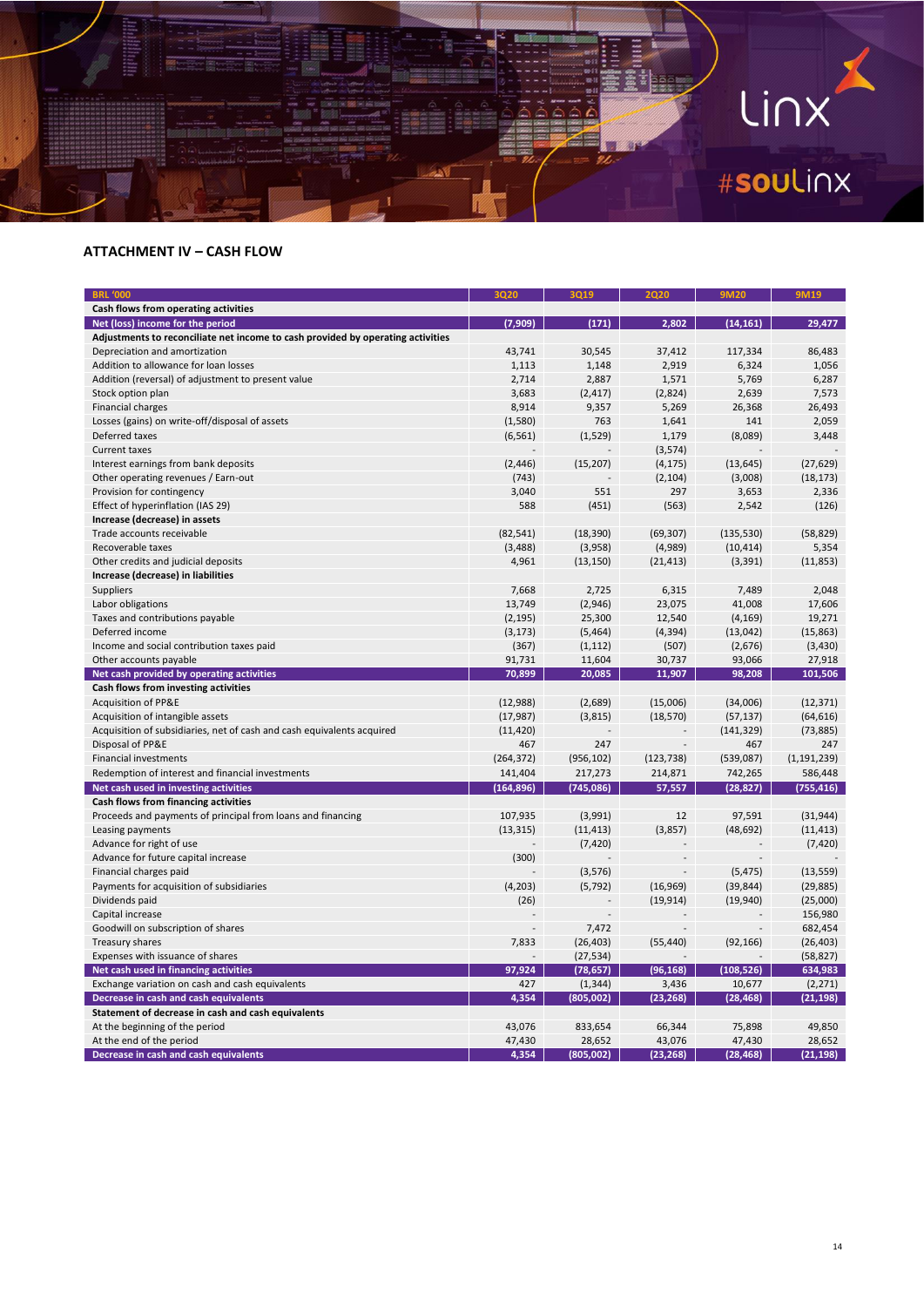

**ATTACHMENT V – ACQUISITION AND FISCAL GOODWILL AMORTIZATION SCHEDULE**

| Quarter     | <b>BRL</b>    |
|-------------|---------------|
| 4Q20        | (9, 235, 670) |
| 1Q21        | (9,026,840)   |
| 2Q21        | (8,996,509)   |
| 3Q21        | (8,846,100)   |
| 4Q21        | (8,451,730)   |
| 1Q22        | (8, 133, 152) |
| <b>2Q22</b> | (8, 104, 420) |
| 3Q22        | (7,909,785)   |
| 4Q22        | (7, 181, 146) |
| 1Q23        | (6, 316, 962) |
| <b>2Q23</b> | (5,926,467)   |
| 3Q23        | (5,303,984)   |
| 4Q23        | (5, 143, 218) |
| 1Q24        | (5, 143, 218) |
| 2Q24        | (4,691,439)   |
| 3Q24        | (4, 103, 581) |
| 4Q24        | (3,583,595)   |
| 1Q25        | (2,608,596)   |
| 2Q25        | (2, 115, 612) |
| 3Q25        | (2, 115, 612) |
| 4Q25        | (2, 115, 612) |
| 1Q26        | (2, 115, 612) |
| 2Q26        | (2, 115, 612) |
| 3Q26        | (1,926,381)   |
| 4Q26        | (1,885,447)   |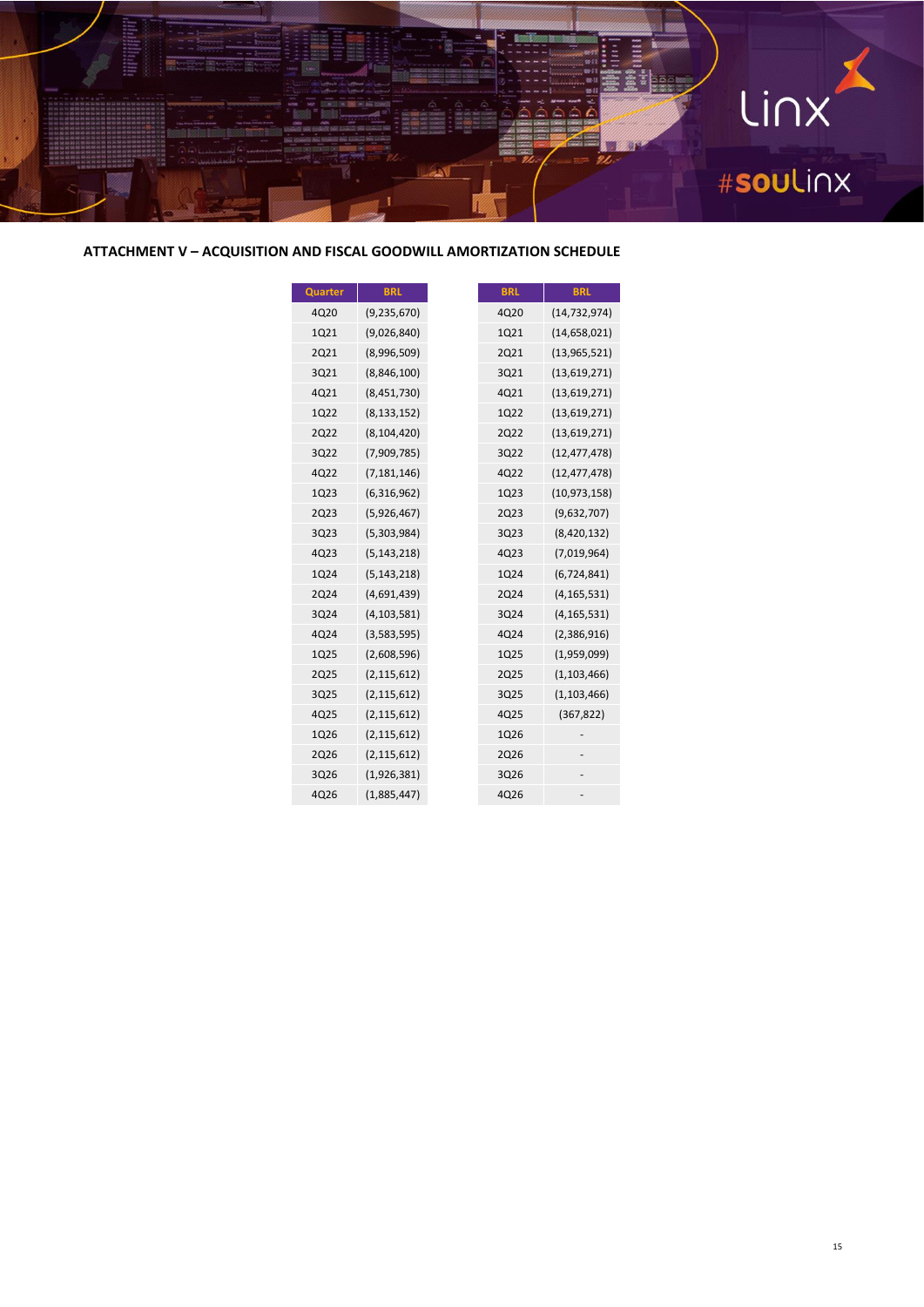# #soulinx

#### **GLOSSARY**

**Delivery app:** Personalized delivery through the integration of the establishment's delivery application and its e-commerce platform, offering the consumer an omnichannel experience.

**EBITDA**: We calculate EBITDA as net income plus: (1) net financial revenue (expense); (2) income tax and social contribution and (3) depreciation and amortization. Therefore, EBITDA serves as an indicator of our overall financial performance, which is not affected by changes in interest rates, income or social contribution, tax rates or levels of depreciation and amortization. Consequently, we believe that EBITDA, when considered in conjunction with other available accounting and financial information, serves as a comparative tool to measure our operating performance, as well as to guide certain administrative decisions. We believe that EBITDA provides the reader with a better understanding not only of our financial performance, but also of our ability to pay interest and principal on our debt and incur additional debt to finance our investments and working capital. We calculate EBITDA and EBITDA margin in accordance with CVM rules. For the sake of comparability, in Adjusted EBITDA, we highlight EBITDA non-recurring expenses in the period.

**Gateway:** online gateway for payments in e-commerce.

**Payment Link:** Enables retailers to offer customers a secure link to pay for their purchases via messaging applications. The tool is fully integrated with the retailer's POS, eliminating the need for a website to make non-face-to-face sale.

Linx Digital or Digital: convergence of all channels used by the company with its customer, integrating the customer experience between online and offline world. In the case of Linx, it concentrates Linx Omni (OMS), Linx Commerce (the e-commerce platform) and Linx Impulse (search, recommendation, reengagement and retargeting tools).

**Linx Pay Hub, Pay Hub or financial services***:* it involves initiatives such as TEF, Linx Pay (sub-acquiring), Linx Antecipa (anticipation and assignment of receivables), QR Linx, and new products aligned to the strategic positioning of Linx in this area.

**EBITDA margin**: we calculate the EBITDA margin by dividing EBITDA for the period by net operating revenue for the same period.

**OMS:** by using Linx Omni OMS technology, retailers can meet orders originating from any channel, regardless of where the product is located. Our OMS product offers multi-channel purchasing processes that integrate stores, franchises and distribution centers, thereby providing a single channel for our customers that decreases inventory shortage, generates more consumer traffic and increased sales. Our OMS product is divided into two modules:

- *Omni OMS*: A smart cloud-based suite of communication channels facilitates the interaction between business operations and applicable tax and accounting regulations. The Omni OMS module is responsible for integrating all systems associated with the OMS, such as the retailer's ERP, customer service, logistics, ecommerce platform and mobile solutions, among others.
- *Omni in-store*: This module is connected to a brick and mortar store's POS software, helping transform the store into a distribution center. The instore module allows the store operator to confirm that a customer has placed an order and monitor the necessary steps to ship or reserve the product, including choice of packaging, labeling, separation for pickup and interaction with the carrier for delivery, among others.

Through our OMS product, retailers can manage the following functionalities: ship from store, ship to home, ship to store, pick-up in store, click & collect, return in store, showrooming.

**Consulting service revenue:** revenue from implementation services of our solutions, including installation, customization, training and other services related to our products. These revenue components are characterized by their one-time or non-recurring nature. Consulting service revenue are recognized on our statement of income when delivered, in the case of installation, customization and training. If the amount billed exceeds the services performed for any given period, the difference is presented as deferred revenues on the statement of financial position.

**Total recurring revenue:** comprises revenue from monthly subscription fees that we charge our customers (1) for using our software; and (2) the fees we charge for ongoing technical support, helpdesk services, software hosting services, support teams and connectivity services. The fees in (1) and (2), above, are charged together in a single contract, with an average duration of twelve months, subject to automatic renewal, Subscription-related revenues are non-refundable and are paid monthly. Subscription revenues are reported as they are performed, beginning on the date the service is made available to customers and all other income recognition criteria have been identified. Subscription revenues for services made available to customers in 2017 and 2016 have been recognized since the